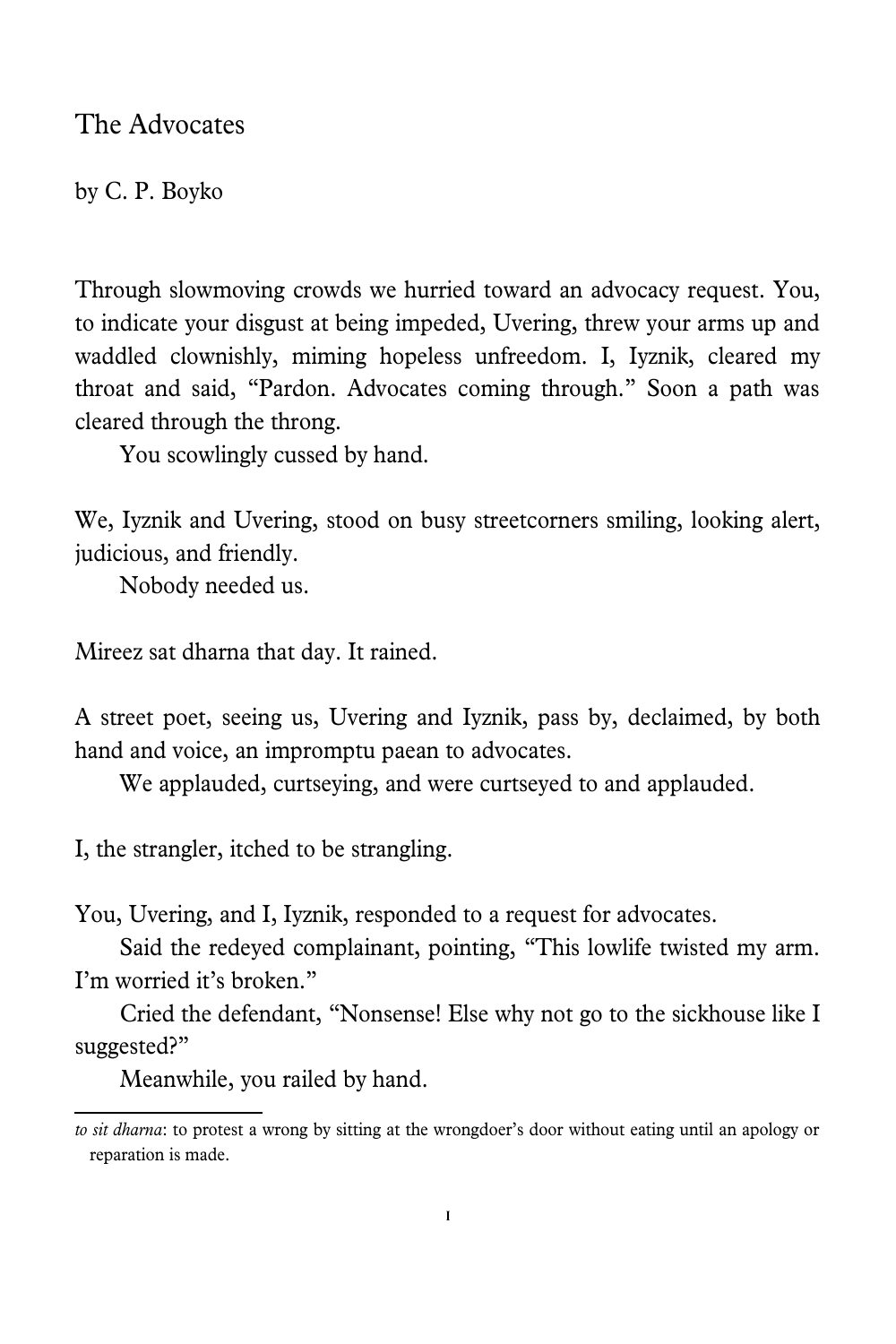I explained, by mouth and by hand, "My partner is deaf. Use sign language also, please."

The complainant and the defendant, speaking by hand laboriously, grew calmer.

Iyznik, you asked, with silky solicitude, "Would you like to go to the sickhouse?"

Uvering scoffed. "Stop puling, you baby. Master yourself, you wretch." The complainant stifled a sniffle.

When I, Uvering, in this story am quoted speaking, remember, reader, that I am speaking by hand.

"What would you like to happen?" asked Iyznik.

Said the complainant, "They should apologize."

The defendant spluttered, "I said already that I was sorry five times, you idiot!"

I, Iyznik, spoke also always by hand (if also aloud) for Uvering's benefit.

You, Uvering, asked, "And what did this whiner do to provoke you?" Said the defendant with some reluctance, "Called me a suck." You made a conclusive gesture and crossed your arms.

I, the defendant, had in my childhood often been called a suck by my evenolds.

"I am *not* a suck," I insisted.

"Are you going to make a countercomplaint?" you, Uvering, asked.

The eyes of defendant and of complainant fleetingly met.

"No, thanks," the defendant muttered.

*evenold*: a person of the same age; a coeval or contemporary.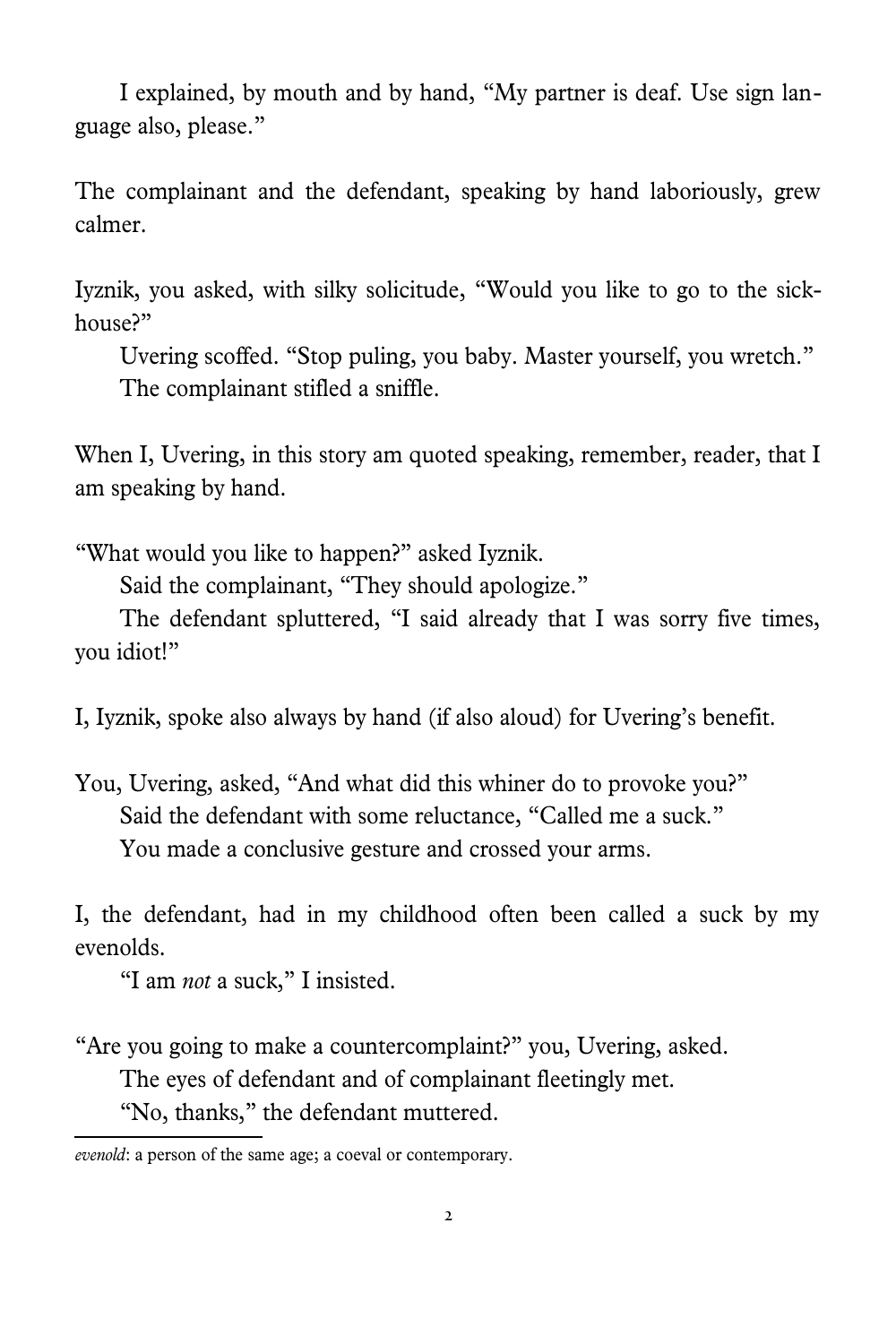By footmail one day, you, Iyznik, received a letter on paper. Opening it, you savored its novel tangibleness, its rustle, its iron odor of ink, and sat, with a pleased expectancy, straighter—never imagining that your very life was about to utterly change.

I, the defendant, worried, deep down, that, deep down, I was a suck.

Iyznik, you'd known, abstractly, that any day this might happen—as it did daily, all round the world, to others. You'd thought, however, that when it happened to you, you'd somehow be different: wiser, or abler—older, at least. You still were too young! Statistically, though, you knew, you had passed already the average age. There had been no error. That distant, notional anyday was today.

You muttered, by voice but not yet by hand, "I'm going to be a parent."

I, Leni, and you, Marjoey, together lay by the swimming pond, forging universes of mud—when someone in our direction kicked dirt and ran away laughing.

"Hey!" we cried, shaking dirt from our hair. I asked, "Who was that? The strangler?" You doubted it. "Just some shirky coward." "I'd like to make them eat puke!" You shrugged.

I, Uvering, plucked the letter from Iyznik's faltering grasp, and read it. A smile stole over my face. "We're having a baby!"

Your, the defendant's, parents requested advocacy, complaining that you were lazy and selfish.

Uvering remonstrated, "Your child is barely an adult. Lower your expectations a little."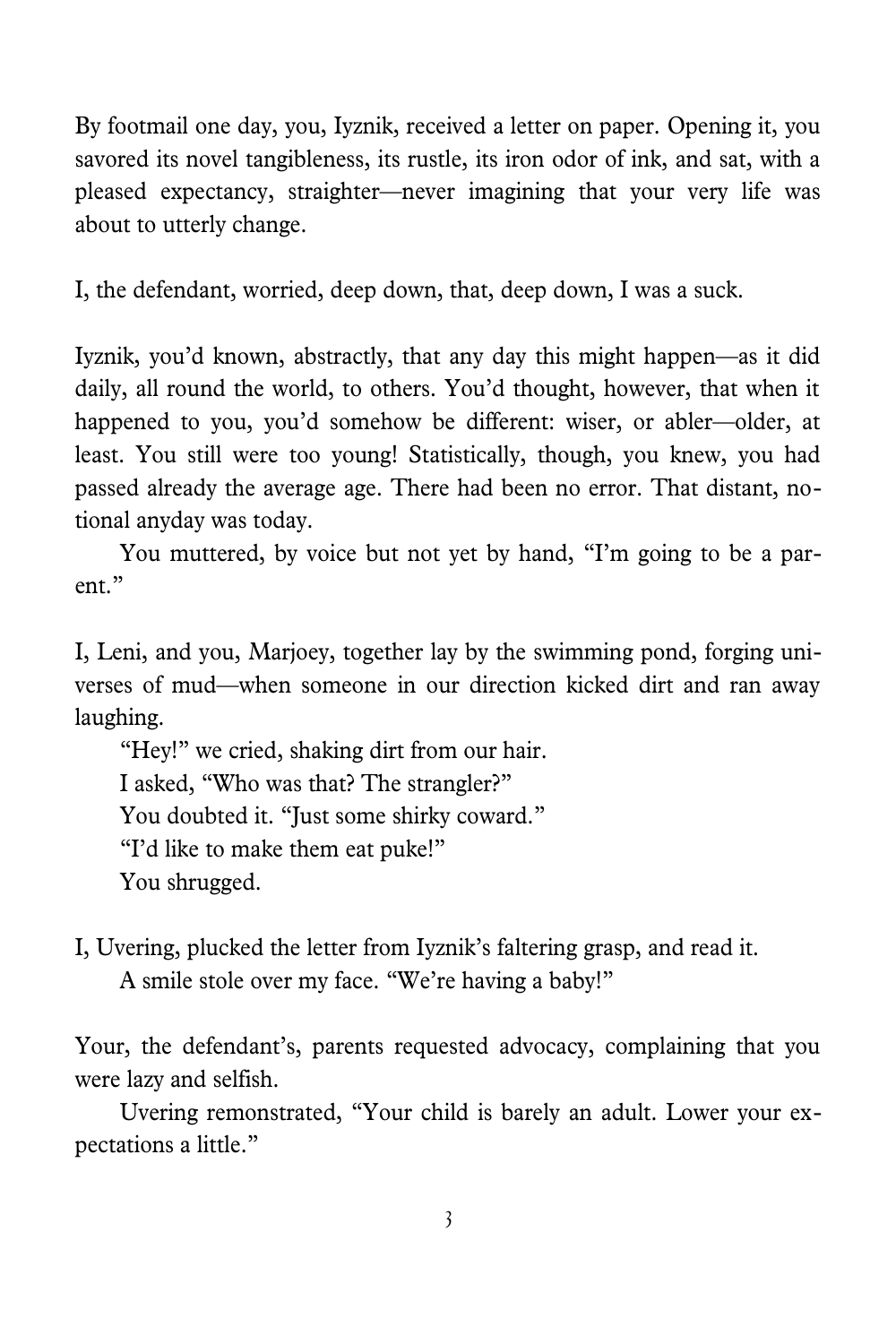"We"?

I, Uvering, and you, Iyznik, spotted a person tossing an empty bottle aside one day in the gardenpark. We pursued the culprit.

"You dropped your bottle—by accident, I assume," you said.

I said, "That was littering. Pick it up."

Said the culprit, "No, I will not. I'm sorry. I dropped that bottle on purpose, for a good reason—namely, to raise awareness: The nearest bottle collection tub is beyond the chokeberry grove. But shouldn't there be one here, by the footpath everyone uses?"

The thought of raising a child with Uvering filled me, Iyznik, with angst.

I, Uvering, twitched with unexpressed rage.

You, anxiously laughing, placed a restraining hand on my shoulder, Iyznik. "Well, after all, the important thing is that no one's hurt. Though unsightly, littering is a victimless wrong."

I tightlier clenched my spine.

Reading, Kazhmi, you called to Exodi, "What's the meaning of 'talk outside of one's brains'?"

"It means, I believe, to senselessly rave."

". . . That doesn't make sense in context."

"Then look it up in the dictionary."

You did. "It means," you announced, "to do what you did just now: to pretend to know things you don't."

"I didn't pretend to know."

"You implied you knew."

"I believe I said "I believe.""

"You didn't."

"You're misremembering."

"You, however, remember everything perfectly, I suppose."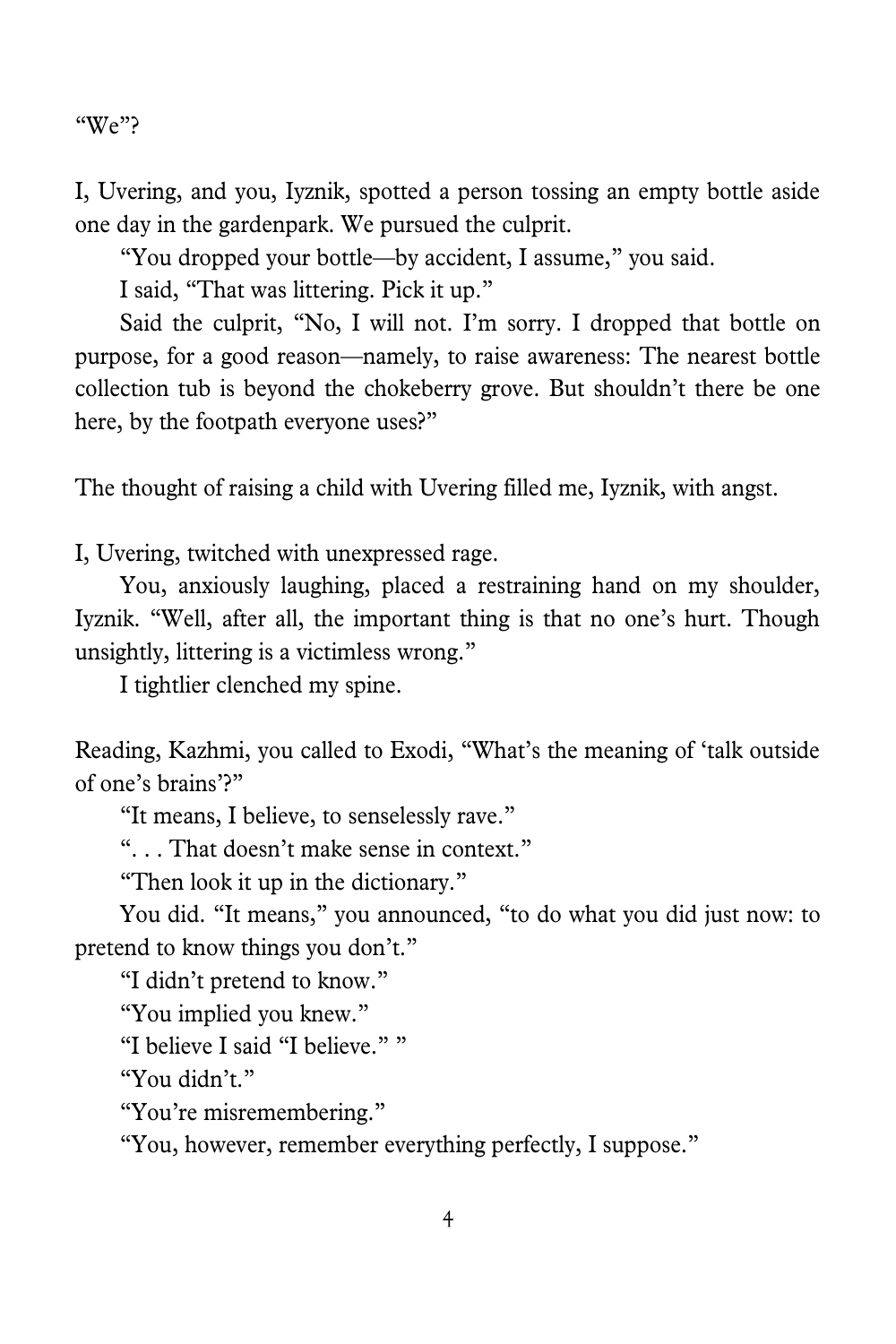"That's not what I said." "It's what you implied." And so on.

Iyznik never forstoo[d](#page-4-0) you, Uvering, always siding instead with hooligans, cads, and lowlifes.

Mireez sat dharna.

Uvering, you exhaled to the very end of your breath, imagining muscles softening, nerves unwinding, and heartrate slowing.

It helped a little. You felt a little less angry.

"Advocacy!" cried persons. "We need an advocate!" persons cried.

Menacingly, you, Uvering, told the strangler to strangle no one today.

Iyznik, you were congratulated by fellow advocates on your upcoming parenthood.

You rebuked me, Uvering, for announcing the news. "I haven't decided yet if I even plan to accept!"

I balked in surprise. The duty of every citizen was to help raise tomorrow's citizens, surely.

You sometimes, Uvering, didn't want to breathe deeply, finding it too much work to relax.

I, the strangler, promised to strangle no one today.

At supper, Uvering, you announced that I, Iyznik, hadn't decided yet if I even planned to accept my baby assignment.

<span id="page-4-0"></span>*forstand*: to stand up for, to defend.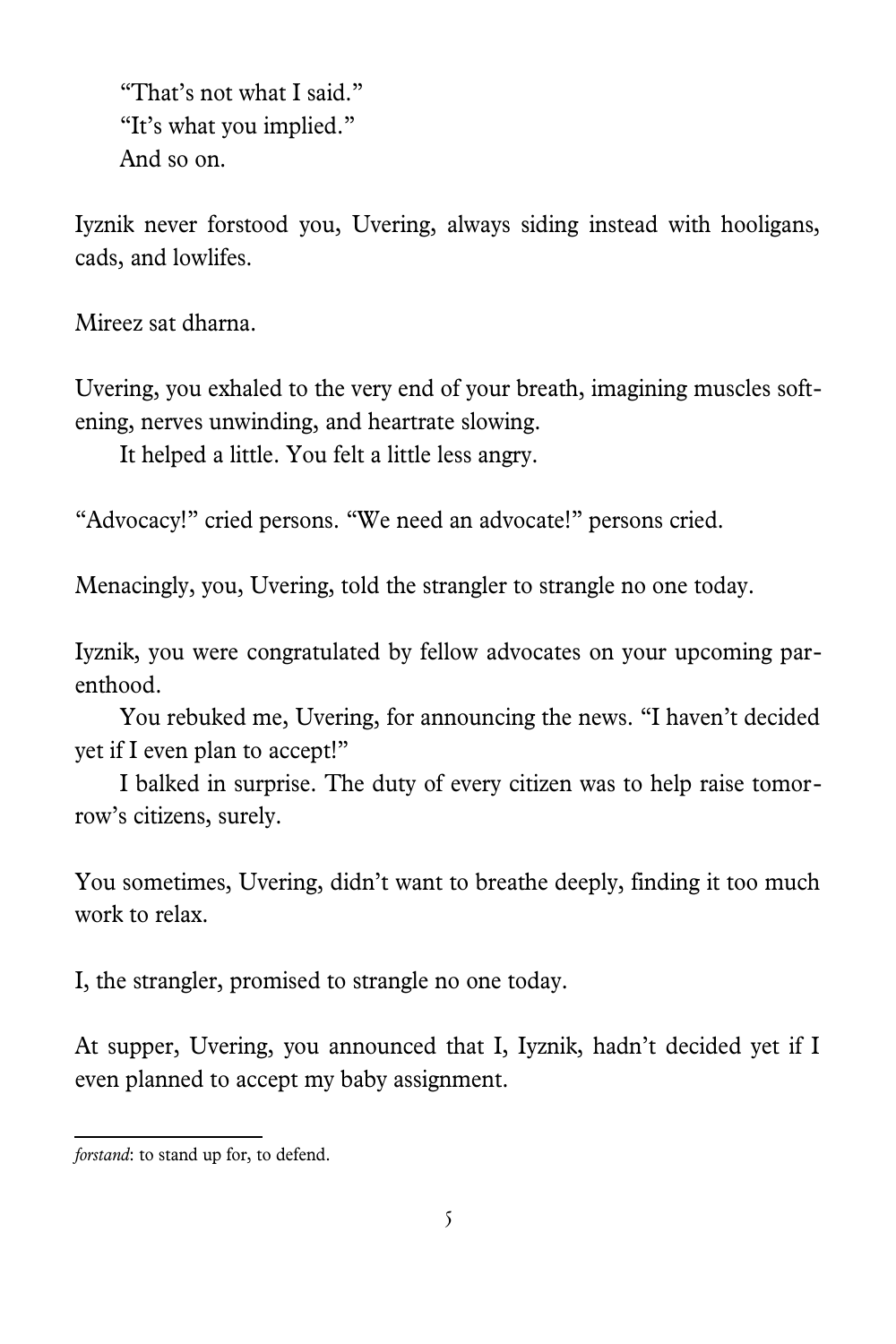I in appalment glouted at you.

Iyznik, having been well brought up by your loving parents, Orzeel and Loubu, you feared becoming yourself a parent, and failing miserably to rise to their standard.

We, Iyznik and Uvering, to avoid Mireez, by the back door entered and exited.

Having been, as you saw it, Uvering, badly raised by your parents, Kazhmi and Exodi, you had always wanted to be a parent yourself, and shame them by doing better than they had done.

Someone complained about a street singer's cynical lyrics.

I, Iyznik, listened, translating into sign language for the benefit of my partner, while expurgating the pessimistickest parts.

You, Uvering, shrugging irritably, said, "What's wrong with this?"

You had seven weeks to refuse the baby assignment, Iyznik, the letter said.

"That shovel is mine," complained the complainant. "Tell them to give it back to me."

"No, it isn't their shovel," said the defendant. "Theirs, I admit, I borrowed, and lost. But this is a different one. I acquired it recently from a secondhand storehouse."

Uvering took it, saying, "You owe your neighbor a shovel. This one will do."

From not far, we, Iyznik and Uvering, watched the strangler playing a game of draughts in the draughtspark.

"Don't get angry," said Iyznik—making you angry, Uvering.

*glout*: to frown or scowl.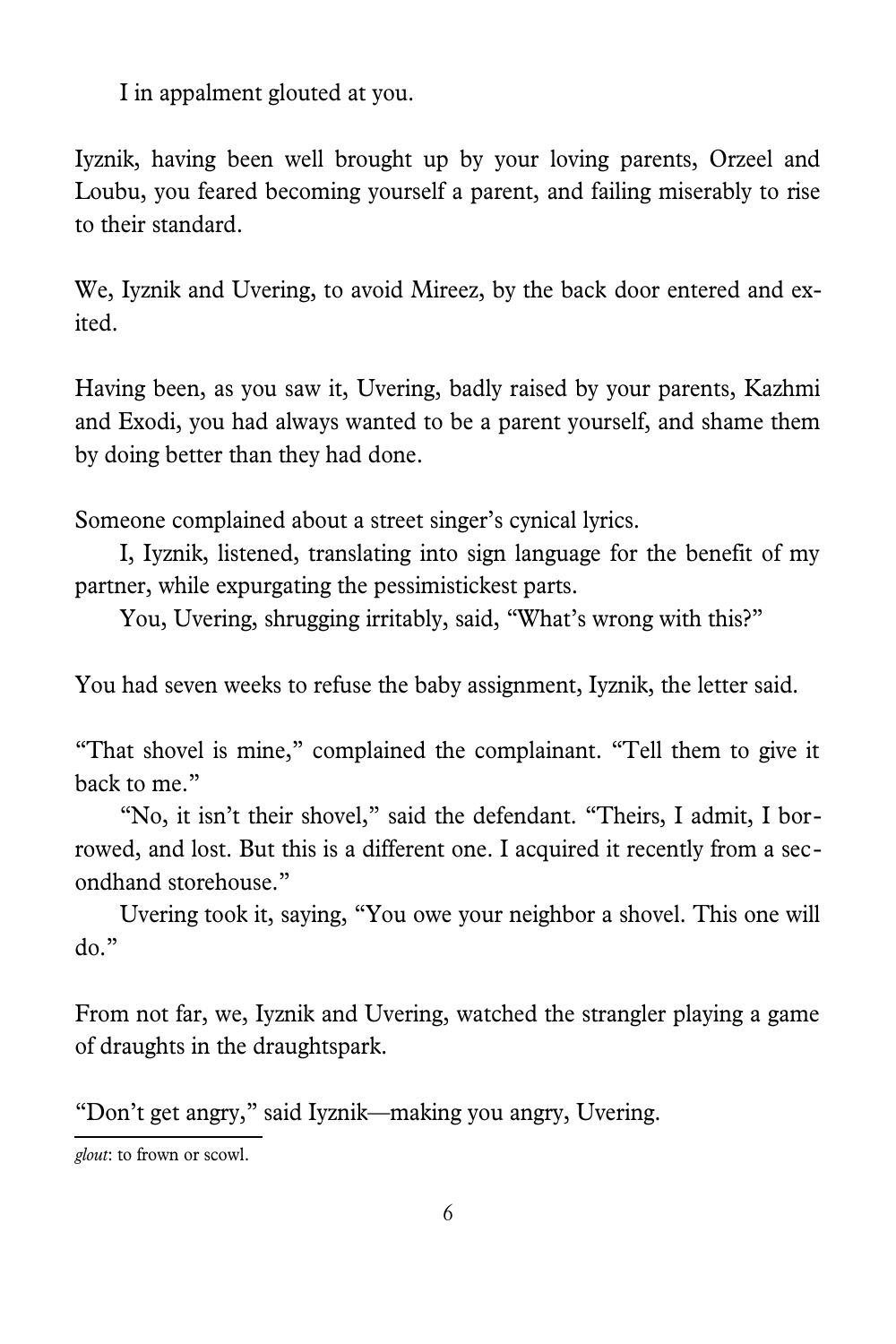I, Shtuli, encouraged you to accept the baby assignment, Iyznik. "Just think how nice it would be to have in the house a baby again! We all could pitch in. I've lots of free time. I bet I still have Asfalyi's old sleepsuits, booties, and bloomers stuffed in a closet somewhere . . ."

You hugged me, teary with gratitude and uncertainty.

You, a bicyclist, had been bicycling quicklier than was safe. I, Uvering, flagged you down and rebuked you vigorously.

Defending your haste, you cited its urgent cause and your dextrous carefulness.

Anger at your defiance staggered my heart.

You, Marjoey, not meaning any detraction of your own parents, whispered in Iyznik's ear, "You would be my favoritest boombi ever."

"Need this infraction," asked the defendant meekly, "be entered into my public record forever?"

Uvering was intransigent.

Iyznik, speaking by voice when Uvering wasn't looking, said soothingly, "My report will offset my partner's."

You'd had since earliest childhood, Uvering, what your family still euphemistically called a wasp up your nose[.](#page-6-0)

At the storehouse, Uvering, you and I, Iyznik, closely followed the strangler as they selected groceries.

Someone, it seemed, had slept in the park all night, despite rain. Concerned passersby that morning submitted advocacy requests on the sleeping per-

*boombi*: (an affectionate name for) a parent.

<span id="page-6-0"></span>*wasp up one's nose*: an ingrained feeling of resentment deriving from a sense of inferiority and characterized by a quickness to take offense at perceived slights.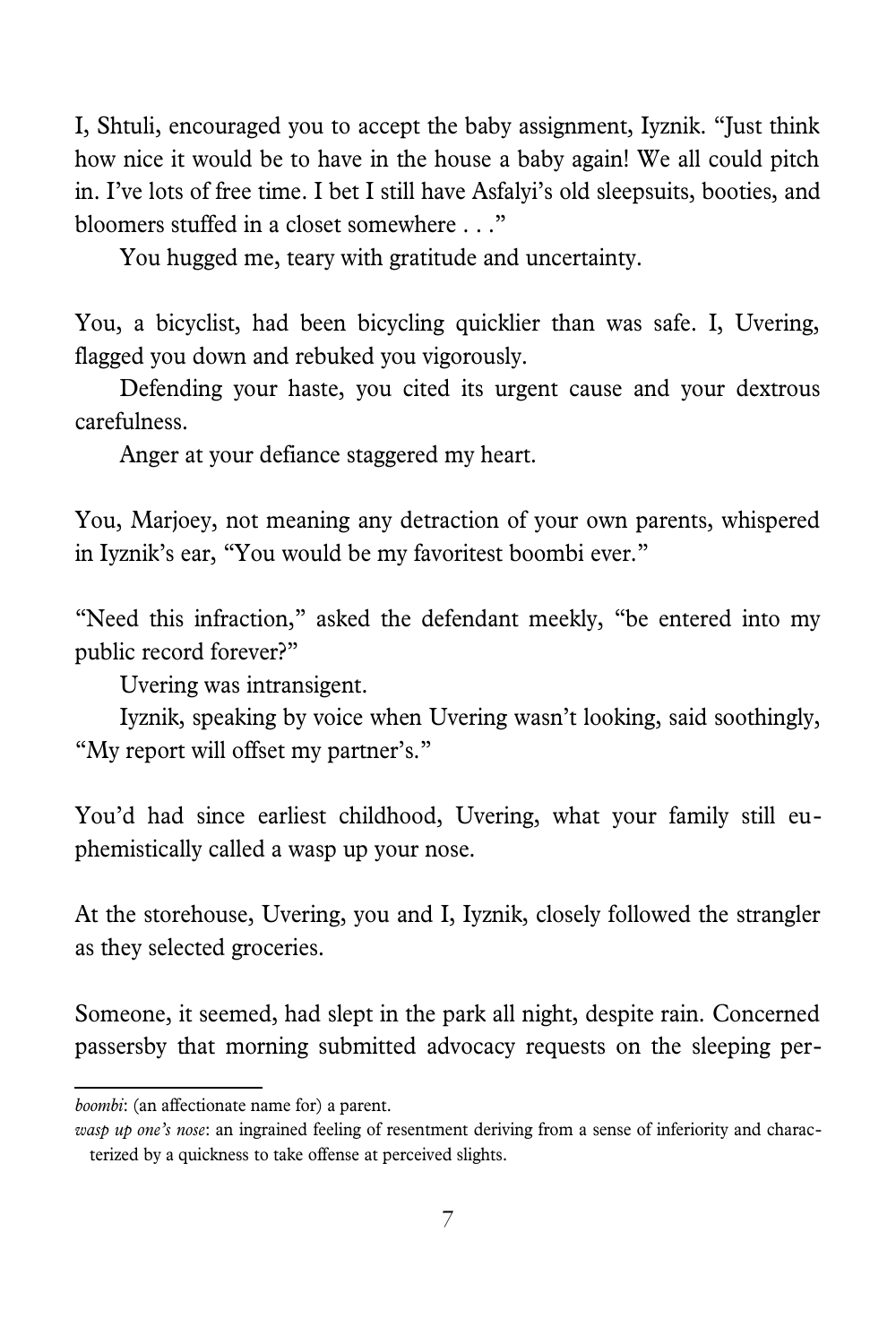son's behalf.

You irritably corrected a person's sign language, Uvering.

You, Iyznik, stood strides away and in soft but loudening tones called out to the sleeping person, "Awaken, friend! Friend, wake up!"

I, Uvering, clapped my hands near their ears—effectlessly, so I nudged them between the ribs with my foot.

A person was peeping in through your window.

Startled, you called your spouse, who in turn was startled, and drew you into the hallway.

"Tell them to go away."

"I already tried that," you lied. It anyway seemed unlikely to work.

You, Iyznik, pulled me away. "Stop kicking that person, Uvering!"

Anger flooded my bloodways. Always, I felt, you misrepresented me and my actions thus. You were always thwarting me; you were never supporting me. You were far the worst partner any advocate ever had.

The peeper, still peeping, grinned.

"Have your book identify them," suggested your spouse.

"Without their permission?"

"Ask their permission, then!"

"Is a peeper likely to give permission to be identified?"

You, who'd slept in the park, had slept in the park because you'd been robbed. "They took my last quarterpiece—which in fact I'd borrowed to pay a debt. I owe gold all over the place. Not even my parents, spouses, or kids will lend to me now. I can't seem to turn a profit to save my life. I'm a waste of skin. I'm a worthless failure. I'm doomed."

"But why sleep outside," said Iyznik, "when there are plenty of empty homes in the suburbs?"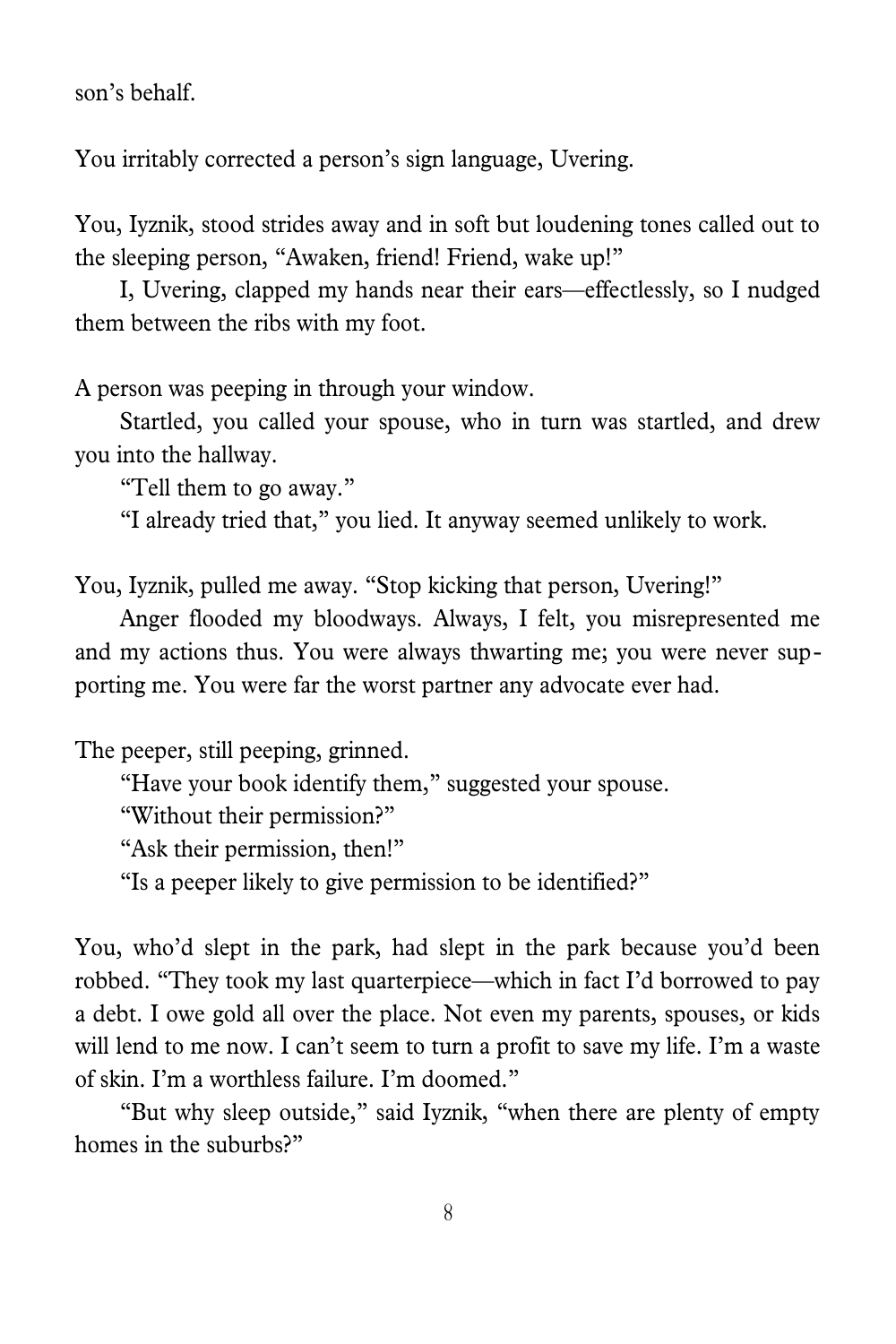"Foodcredit homes for foodworkers? Yes," you grunted, "I guess that's all I deserve."

"Call for advocacy," suggested your spouse.

"A person who peeps is probably harmless. Look at that face."

The peeper, still peeping, grinned.

"I shouldn't have stopped your kicking that person," Iyznik apologized. "I'd have liked to kick them myself."

Said Uvering, "Kick a goldworker, spoil a shoe."

That day, too, you, Mireez, sat dharna.

You, Iyznik, tried to recall that goldworkers needed advocacy as much as, or more than, foodworkers did.

"Your peeper, whose name is Geelan, is harmless," Iyznik informed you. "See?" said your spouse.

"Yes, Geelan's alleged record of wrongs is brimful of peepings, surely, but peepings only."

Your spouse said, "Didn't I say so?"

"We will escort our friend from the neighborhood, which will solve the problem for now . . ."

You opened your mouth—

"If Geelan comes back," said Uvering, "shut your curtains."

Said the advocates' oath, 'An advocate sympathizes with all.'

We, Iyznik and Uvering, at the strangler's doorstep stood waiting watchfully.

In Pamoj's memorybook, you, Uvering, wrote: 'Increasingly, speech by hand is becoming artless and sloppy, due to a lack of practice. Too many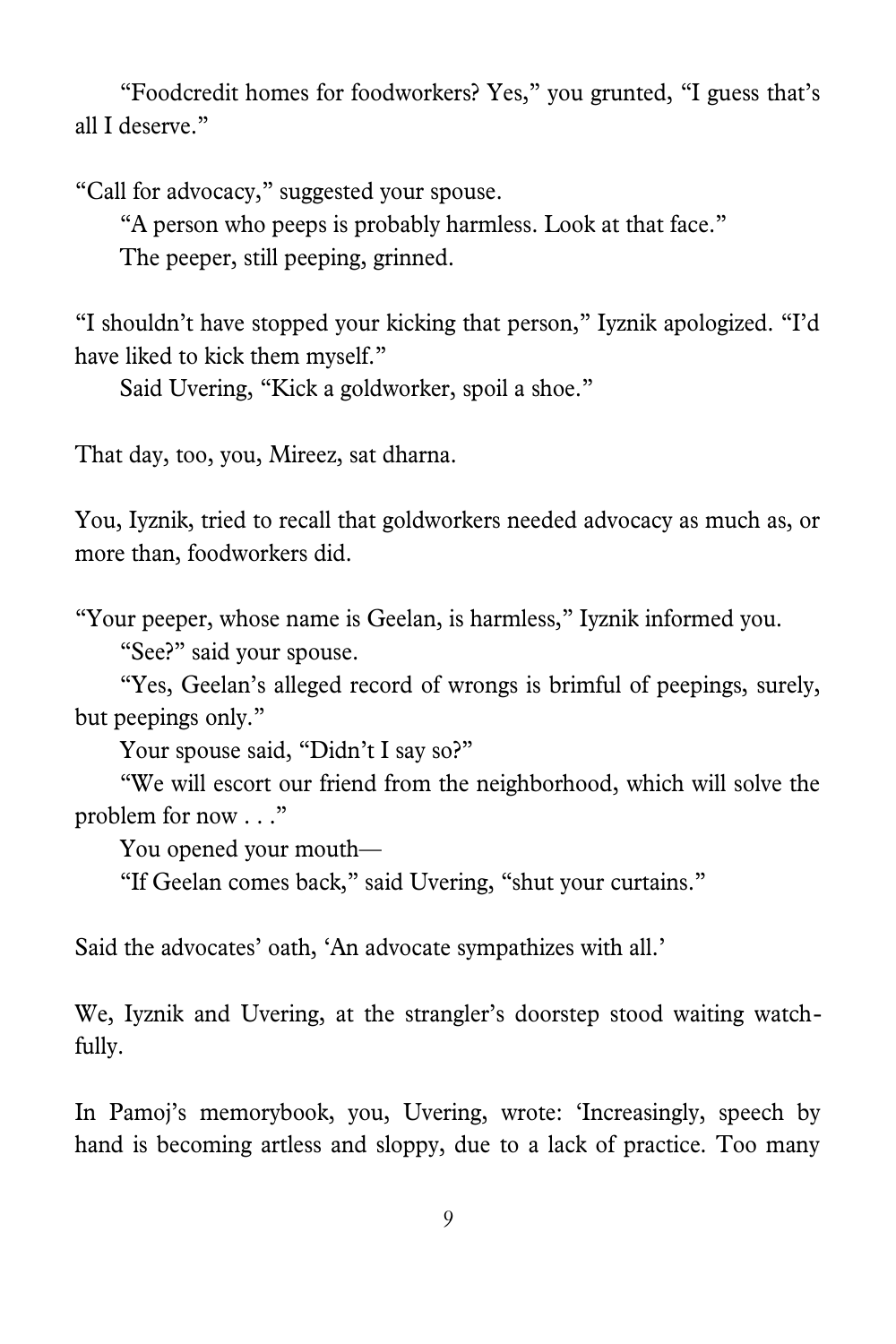persons today rely on their books—rely on the written word—to communicate with the deaf. But writing is not, and never can be, true speech. Thus 'to speak by book,' as is said these days, is a most nefarious oxymoron.'

Iyznik, to you Asfalyi confided, "Probably I don't want to raise children, either. There's nothing wrong with that. Don't let anyone tell you what or what not to do."

You were touched, the more so because Asfalyi and you had hardly had cause to talk before now.

You promised, "I won't."

Demanded Uvering, "Talk by hand! I can't understand what you're saying!" "This is a private, personal conversation," said Iyznik.

Uvering, your imperfect ability to read lips was hampered by rage at feeling ignored.

Life was unmeaning.

Friendship, and love, and honor, and happiness, and success, and wisdom, and hope, and duty, and charity, and ambition—these were mere words, mere noise.

There was nothing anywhere firm or sound. All the world was but an electric dustcloud, a troublous vacuum, a boundless void by minute vibrations perturbed incessantly.

Human persons were only vagabond scum that floated upon this turbulent, filthy welter awhile.

We, Odori and Joopi, told you that we were there for you, Iyznik. "Like it or not, you're family."

A sob of laughter escaped you.

A person, unwell and haunted by thinking, chose to fordothemself.

<span id="page-9-0"></span>*fordo*: to put a living being out of existence, to kill.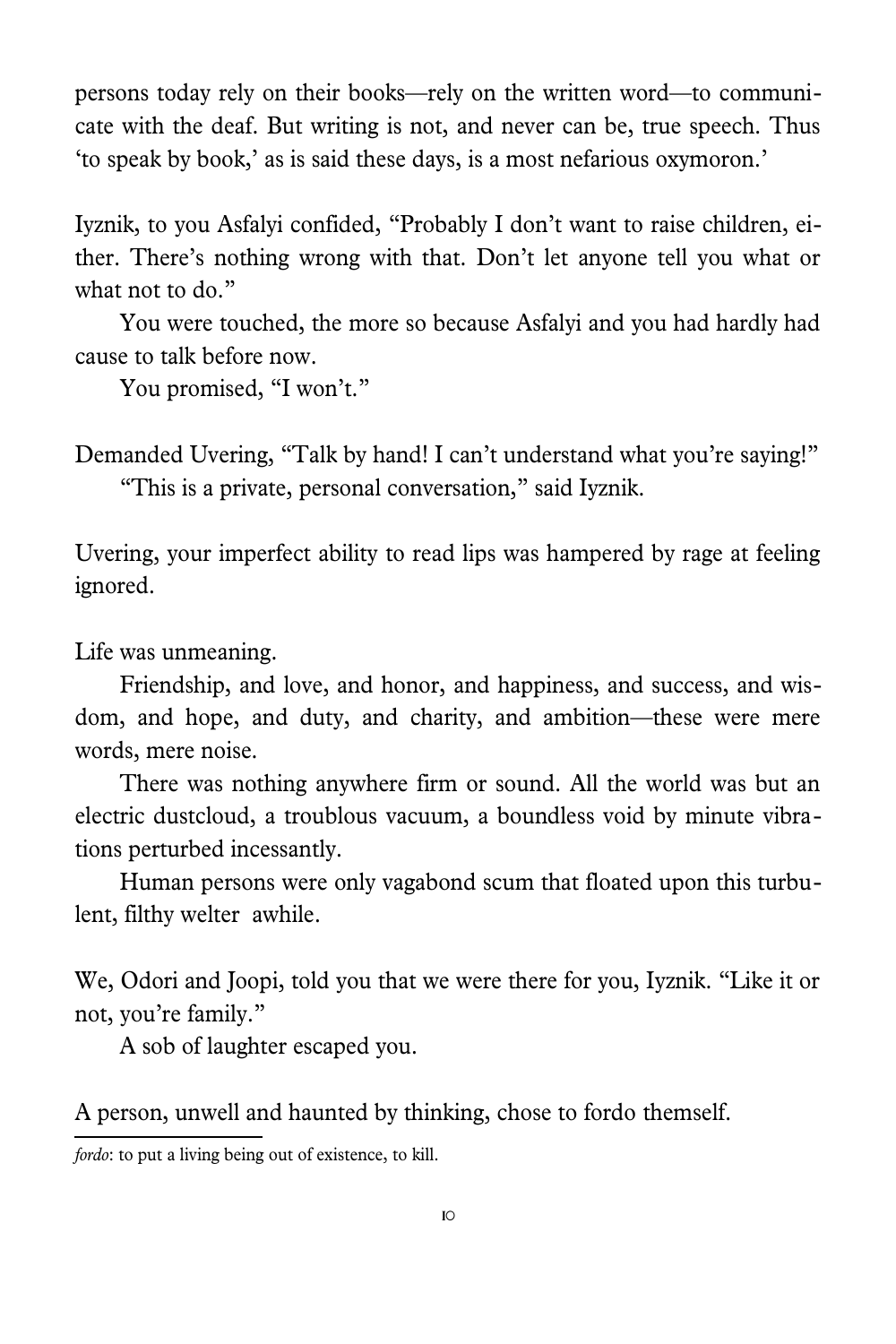What had been in your thoughts "a baby" became degreemeal *"*the baby," Iyznik.

You, who had made the choice to fordo yourself, would require a suicide bomb.

The clerk at the storehouse asked what you planned to use it for.

"Suicide," you replied.

The clerk was relieved.

Uvering, you were envious of the fawning attention Iyznik was now receiving. You wished that you'd been assigned the baby instead. It should have been you instead.

A suicide bomb was sometimes, though rarely, used as a murder bomb one that killed the murderer too, of course.

The baby's expected birthday was just a season away, the letter informed you, Iyznik. Its biological parent lived in Remoteland, whither you'd have to travel to welcome it and to bring it home—if you so decided to do.

"Do you mind if my book identifies you?" the storehouse clerk asked. The suicide said, "I give my permission."

The baby, you, Iyznik, learned, would by now already have grown lanugo[.](#page-10-0)

The advocates' oath asserted, 'To use a suicide bomb for murder deserves the bitterest condemnation.'

We, Iyznik and Uvering, went to your, the suicide's, house.

I, Iyznik, condoled with you. "Are you sure you're ready to end your

*degreemeal*: degree by degree.

<span id="page-10-0"></span>*lanugo*: fine, soft hair, especially that which covers a fetus.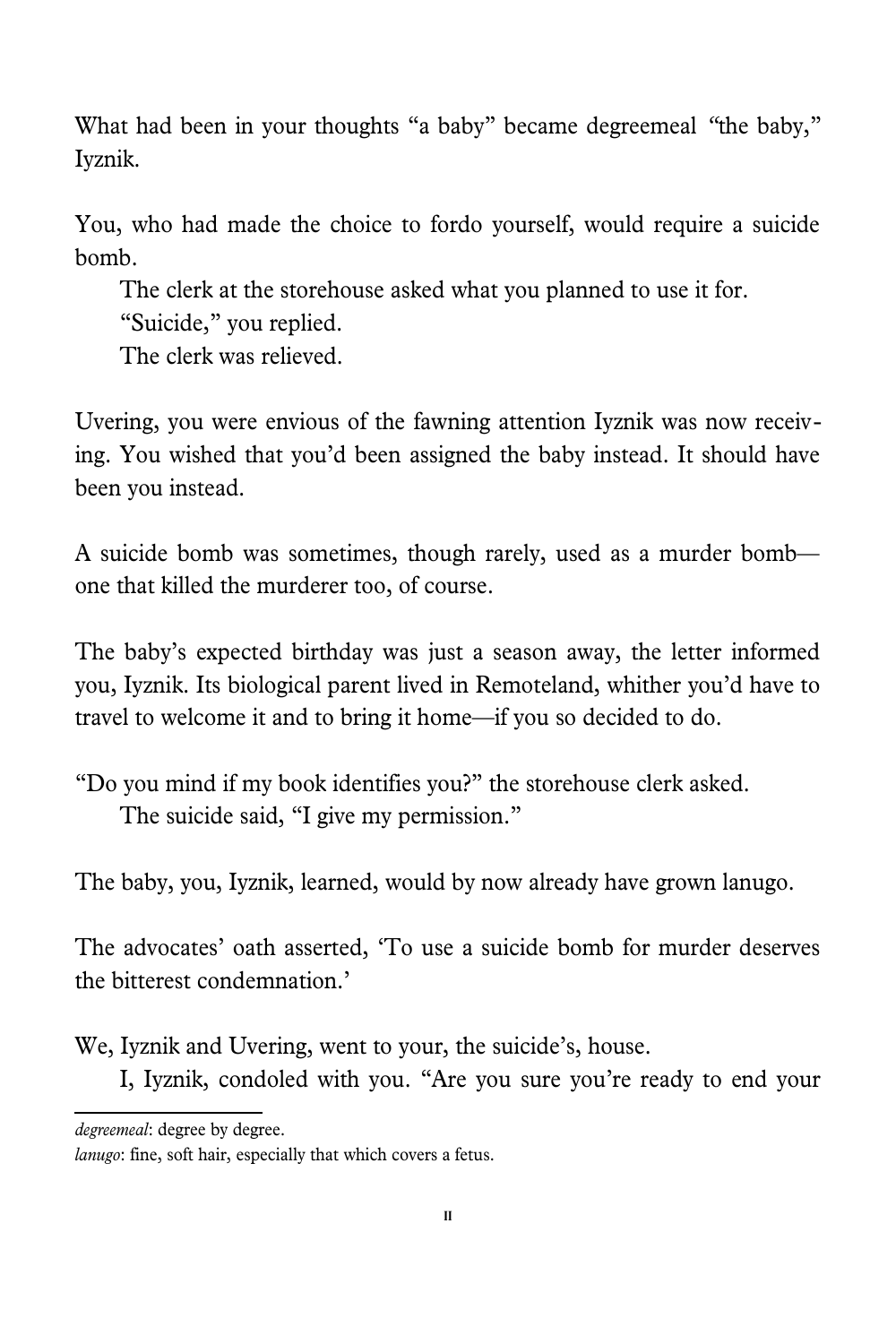life? Would you like to speak with a nurse?" "No, thank you. I'm sure." Because you were old, I didn't in earnest try to dissuade you.

I, Odori, discreetly pointed across the street.

You, Marjoey, loud, said, "Who's that?"

I waited until the person had turned the corner, then said, "The strangler. Avoid that person."

"That's weird." —"What's weird?" —"I don't know."

The strangler looked different than you'd imagined; but you already couldn't remember what you'd imagined.

Uvering said, "Remember to use the bomb out of doors, and far from all habitations and persons. Shout, if you can, a warning before you detonate it."

"I'm neither a fool," the suicide answered, "nor an assassin."

Iyznik said, "Well, we wish you a brief and painless transition. Nothing, at worst, awaits you. Farewell."

I, the storywriter, will use, when persons are talking, double quotation marks.

I will use instead, for things written, single quotation marks (or inverted commas, as they in whimsical illustration are sometimes called).

We, Iyznik and Uvering, hadn't reached the street when the house behind us was shaken by an explosion.

Anger and rue confounded us.

Uvering, I, Mireez, only wanted you to admit you'd wronged me.

A dancing mania would be passing that afternoon through the neighborhood, and Marjoey longed to attend.

Odori and Joopi wondered if it was safe for an unaccompanied child to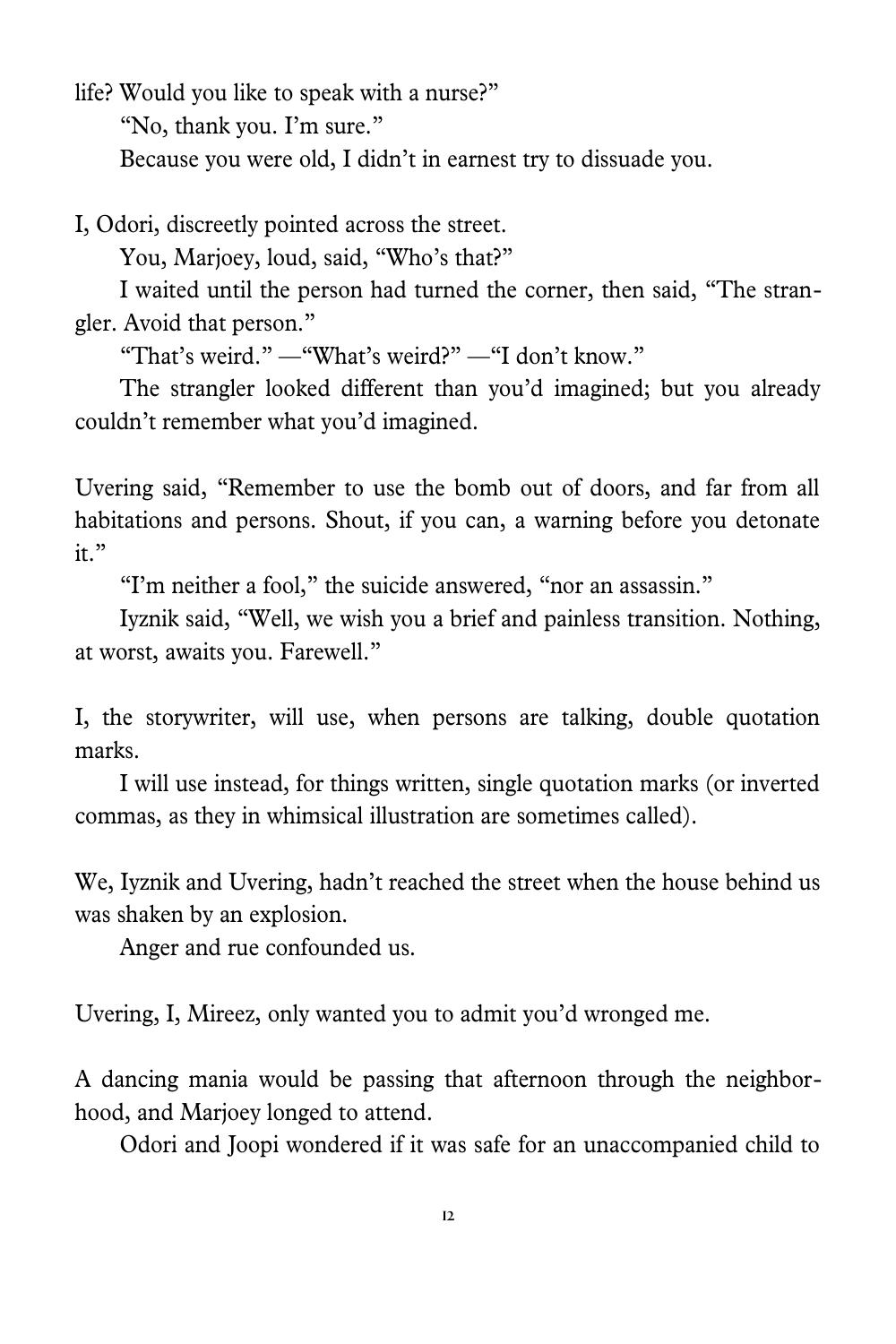dance with the maniacs.

"Don't be fools," I, Uvering, said: "It's perfectly safe. No rowdies or troublemakers are tolerated. And scores of nurses and volunteers will be giving food and first aid and water. There's no such thing as an unaccompanied child there. Nowadays even yardbabies safely dance in the streets. Don't worry."

Marjoey, cheering, embraced me.

To refuse a baby assignment, Iyznik, you learned, one had to appear, or deputize someone else to appear, in person before a judicatory panel and sing (by voice or by hand) the Song of Renunciation of Parents' Privileges and Duties, then swear an Oath of Solemnity and Sincerity, and then give a vial of blood.

You didn't like singing, swearing, or giving blood.

Marjoey galloped and twirled and shimmied and writhed and gamboled and pranced and swayed through the twirling, galloping, writhing, shimmying, prancing, gamboling, swaying crowd with delight.

On the omnibus, Iyznik chatted to me, the strangler, about the rainfall. You glowered, Uvering.

At the breakfast table, Odori, reading the world's bad news, said, "It says in Brookstate last night an oldperson died while trying to kill that murderer with a suicide bomb."

Said Iyznik, "Alleged murderer, please." You, Uvering, scoffed. "There's hundreds of witnesses!"

"The defendant, nevertheless, has yet to confess."

The baby, you, Iyznik, learned, would by now be hiccupping.

Said Kazhmi, "So what? One oldperson somewhere tried to do something good with their death. I'd say that the only *bad* news is that the murderer got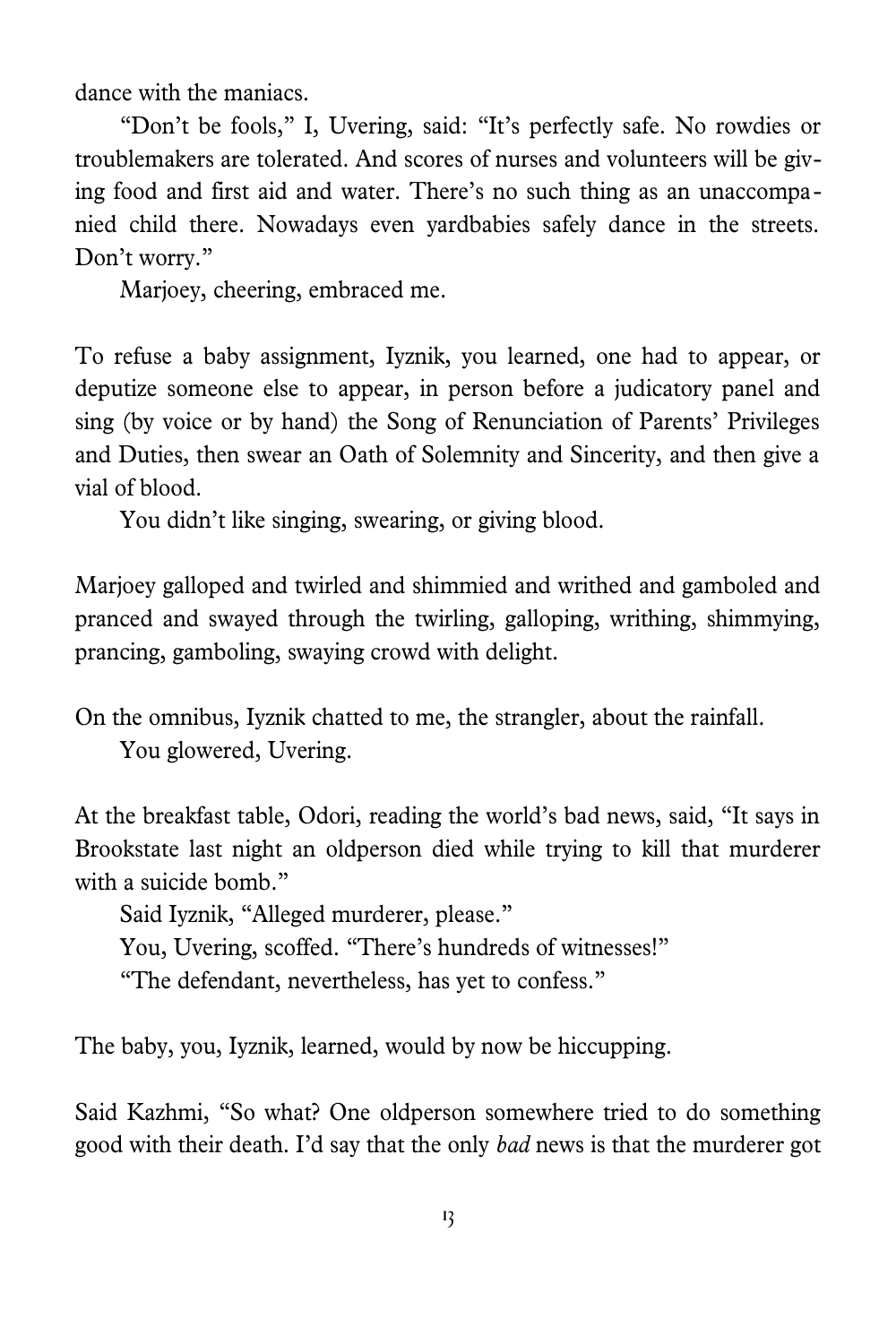away!"

"That's disgusting, Grambi," Asfalyi said. "That's a person."

Exodi said, "And when will you try to do something good, I wonder, with yours?"

"You're older than me!" cried Kazhmi. "The work that I do is useful!" Uvering left the table.

Said Iyznik, standing, "Another wonderful breakfast, Joopi. Most thanks."

Lairn, you—my, Iyznik's, baby's progenitor—were exhausted, having been celebrated and lionized by your neighbors, family, and friends for months now. You fell asleep to their laughter, woke to their singing, ate what they cooked and baked for you, talked and walked with them, were upheld by them, entertained by them, calmed and coddled by them—and bored and annoyed by them.

You were looking forward to giving birth.

If, Iyznik, it'd instead been Uvering who'd received the assignment, there would be no decision to make, of course: you would simply do what you could to help bring the baby up.

Exodi, neither standing nor sitting hurt any less than lying recumbent.

We, Iyznik and Uvering, relieved you, the advocates who'd been watching the strangler's door overnight. We wished you good sleep, and you wished us better weather.

Your joints felt rubbery, Lairn. You waddled when walking.

Briefly, Uvering, you and Iyznik patrolled a protest against some picketers who were protesting the inhabitants of an ugly, dilapidated apartment building beside the river downtown; these occupants had refused to allow the city to raze their home and rebuild it prettier and capaciouser. 'Think of Others'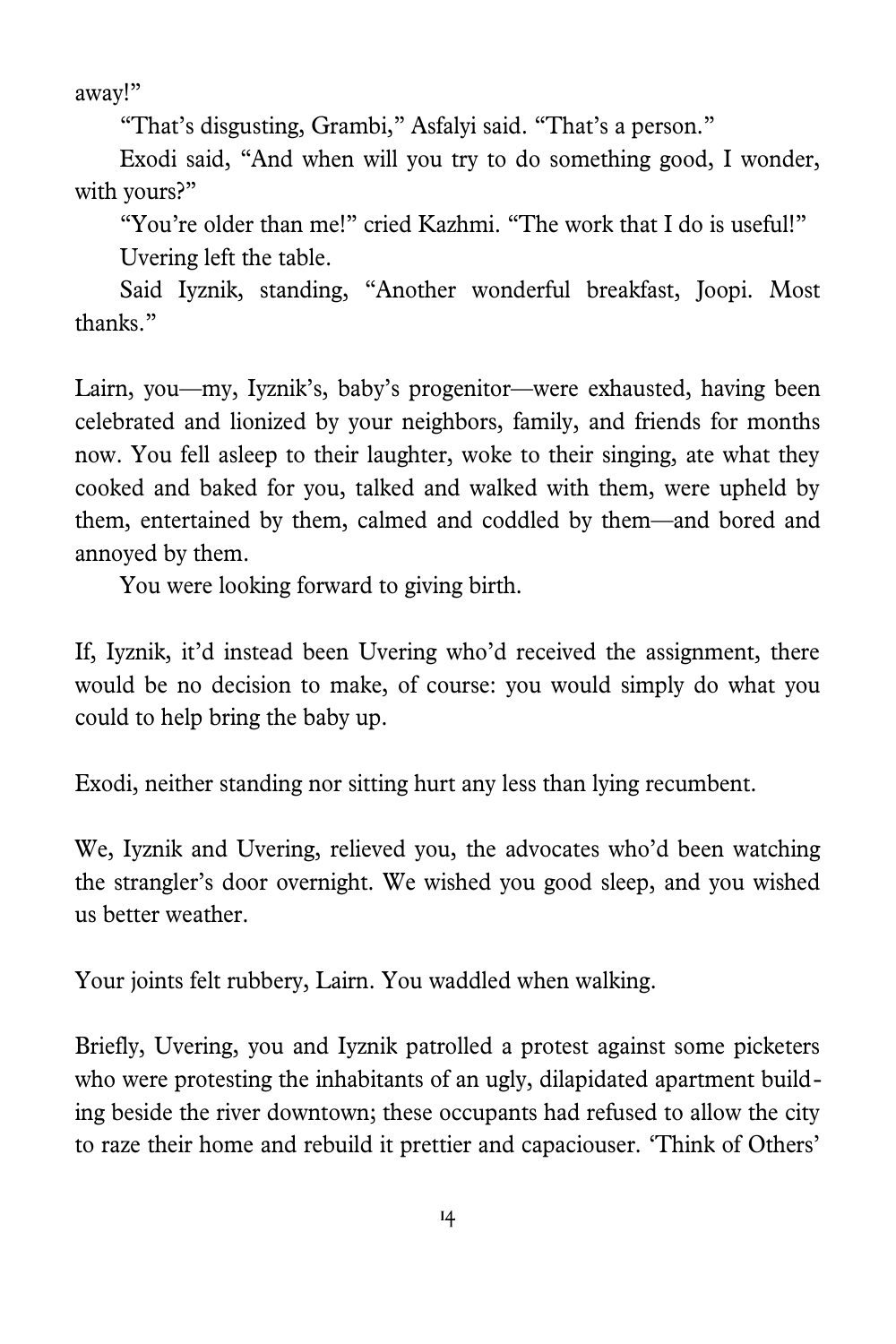and 'Don't be Thwarters' and 'Be More Generous' read the picketers' placards; 'Don't Be Your Neighbor's Conscience' and 'Think of Others' and 'Try to Empathize' read the protestors'.

Mingling, chatting, and sharing food, the two groups had merged, and the mood was festive.

Because you didn't like being jostled, you said, "Let's leave."

The baby had ceased to be an abstraction, Iyznik; it was becoming—not only in your imagination—a little person.

You, Uvering, felt your disparate parts unite and align in anger.

Marjoey, you asked the clerk at a candy kiosk for sugarplums.

"Not without a parent's permission," kindly the clerk replied.

You peed by accident, Lairn.

Persons passing would sometimes ask you, Mireez, your reason for sitting dharna.

"There lives an advocate here," you told them, "who pushed me violently down a staircase."

They all agreed, with surprised indignance, that such behavior in any person was inexcusable, but was utterly unbecoming of someone calling themself an advocate.

You, Iyznik, wrote, on a private page of your book, that Uvering's unremitting irascibility was increasingly crazing[.](#page-14-0)

Uvering, confiscating from me, the strangler, a rubber strap, gave my pate a smack with it.

Iyznik glowered.

<span id="page-14-0"></span>*crazing*: that crazes, or makes crazy; maddening.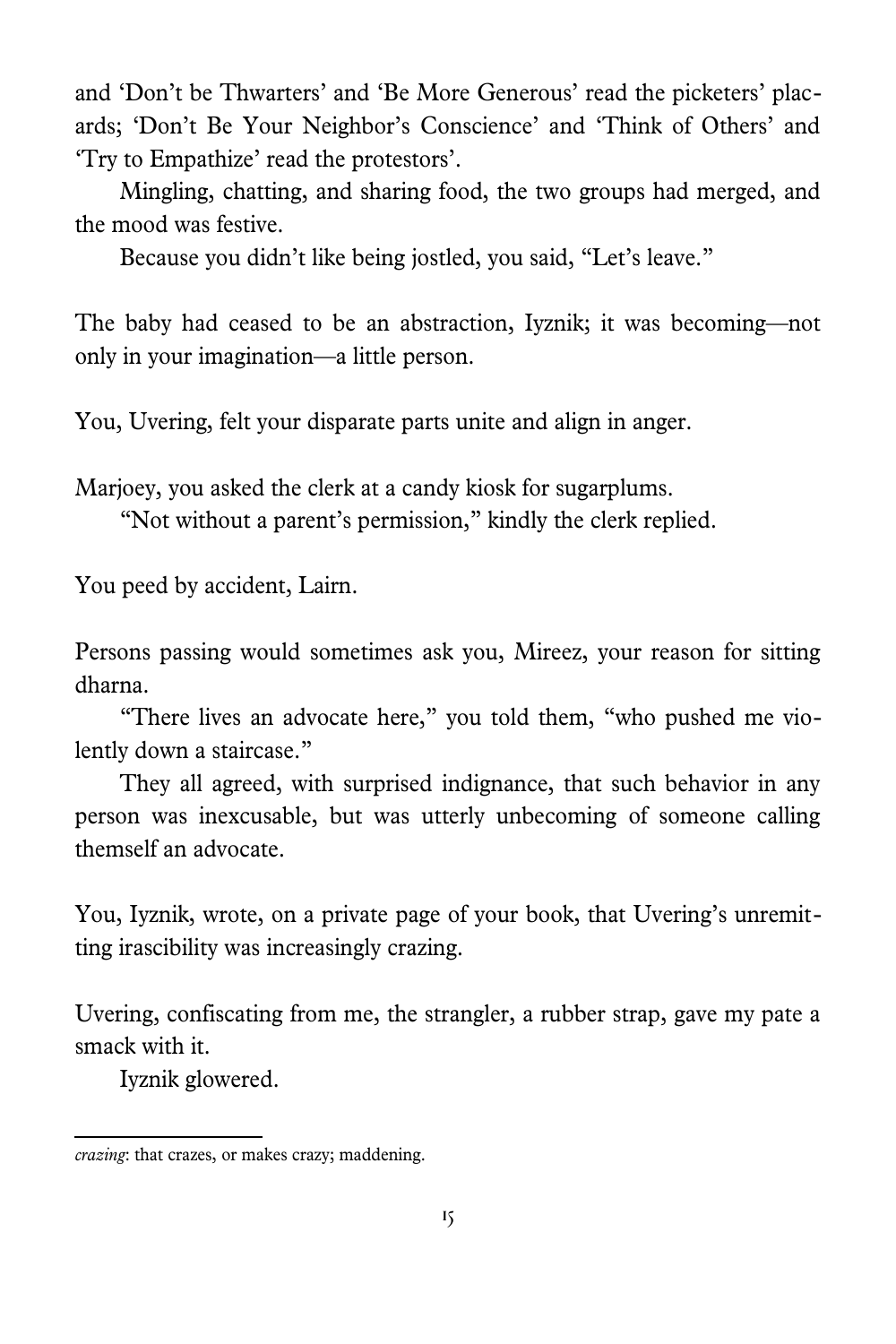You, Iyznik, remembered vaguely the time, three lustrumsago, when you had yourself been pregnant. The leafy neighborhood where you'd lived then, the gloomy music you'd then been humming, the paper letters you'd penned and traded with friends, the feeling of being lonely, unique, and misunderstood—these memories all were vivider now than what it had felt like growing a child inside you.

Uvering said, "What shit are you writing now?"

"That's okay," the complainant said. "I'm not deaf. You don't have to speak by hand."

"But my partner, Uvering, is," I, Iyznik, said both aloud and by hand.

"I tender apologies," the complainant fumblingly signed.

You, Uvering, scowling, said, "You should practice more."

The complainant simpered ingratiatingly.

An oldperson said, "Tomorrow I might feel better; I might tomorrow feel worse  $\ldots$ "

You, Uvering, nodding, gently relieved the oldperson of their suicide bomb.

Like many other young biological parents, Uvering, during pregnancy you'd decided to keep your baby. You had, however, like many others, been too confused and abashed to say so before the parent arrived, and then you were too exhausted, polite, and flustered to make a fuss. But, like many others, for months thereafter you languished, racked by remorse. —You vowed and took care to never again get pregnant.

Not since advocacy academy had you, Uvering, held a suicide bomb.

"That isn't a toy," said Iyznik.

"I'm not an idiot."

"Give it here."

<span id="page-15-0"></span>*lustrum*: a period of five years.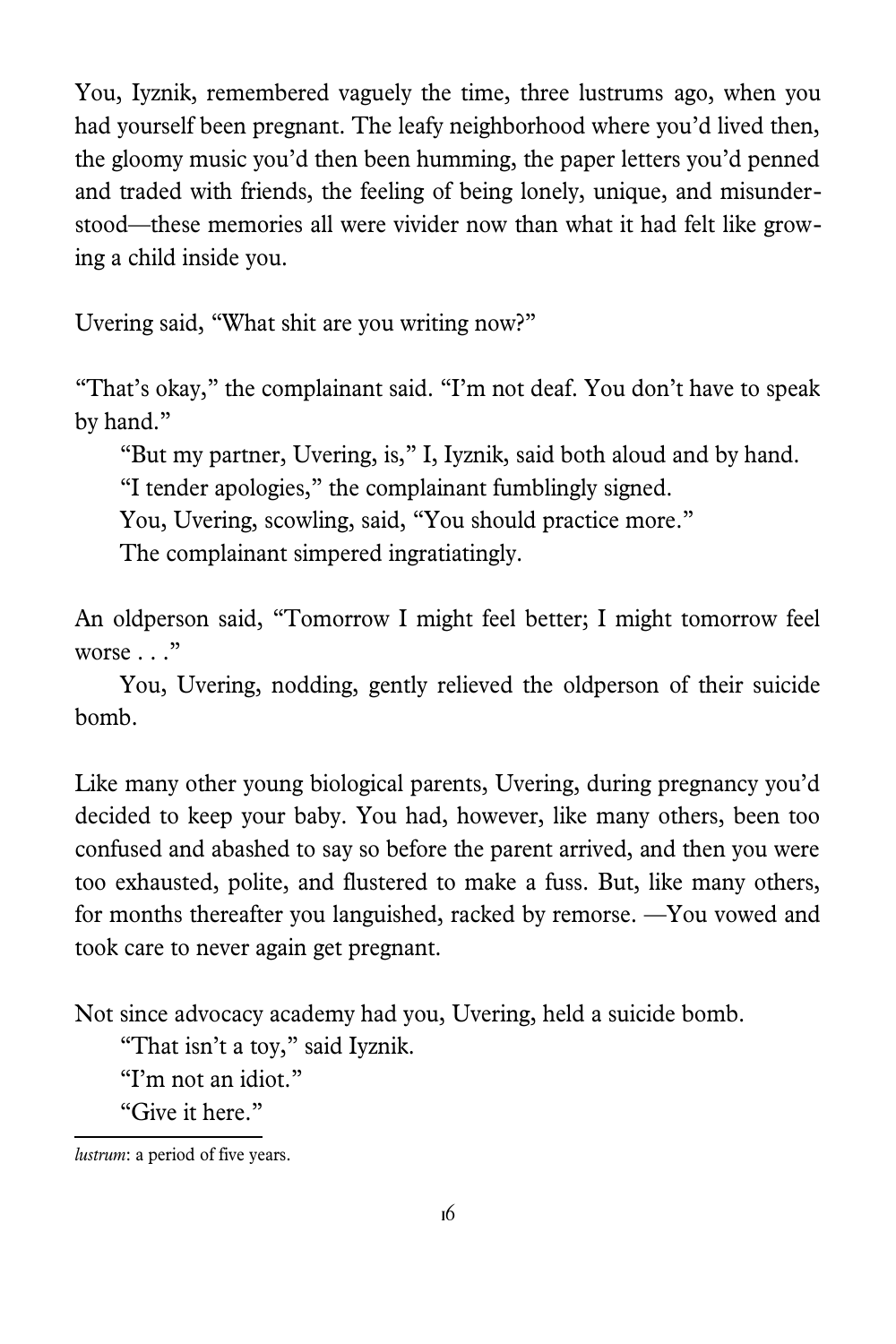"Get away!" "You'll blow us both up." "I ought to!" And so on.

Lairn, you asked for some time alone, and received it.

Restless, confused, and lonely, you, weeping, mourned your old life: anonymous, ordinary, and independent.

Under Iyznik's stern gaze, you, Uvering, placed the suicide bomb inside a disposal chute—and let go.

We, Iyznik and Uvering, while we walked, held hands, because that's what advocate partners did when on duty.

A suicide bomb was triggered by firmly squeezing its safety lever, and detonated by letting go.

While we, the concerned complainants, explained to Iyznik that we had failed to elicit any response but crying, you, squatting, Uvering, showed the lost, frightened child your advocate's brooch, and, grimacing sympathetically, said, "We'll help you to find your boombi, okay?"

Though able to speak, the child, at first shyly, answered by hand.

I, Uvering, found your hand to be reprehensibly sweaty, Iyznik.

You, Uvering, and I, Iyznik, responded to a request for advocates.

The complainant looked bashful when we arrived. "My ex was just here, and pestering me, but left when I called for advocacy."

We scanned the defendant's public alleged record of wrongs. The record was long.

You wanted to find the ex and intimidate them. I thought instead we should stay and soothe the complainant.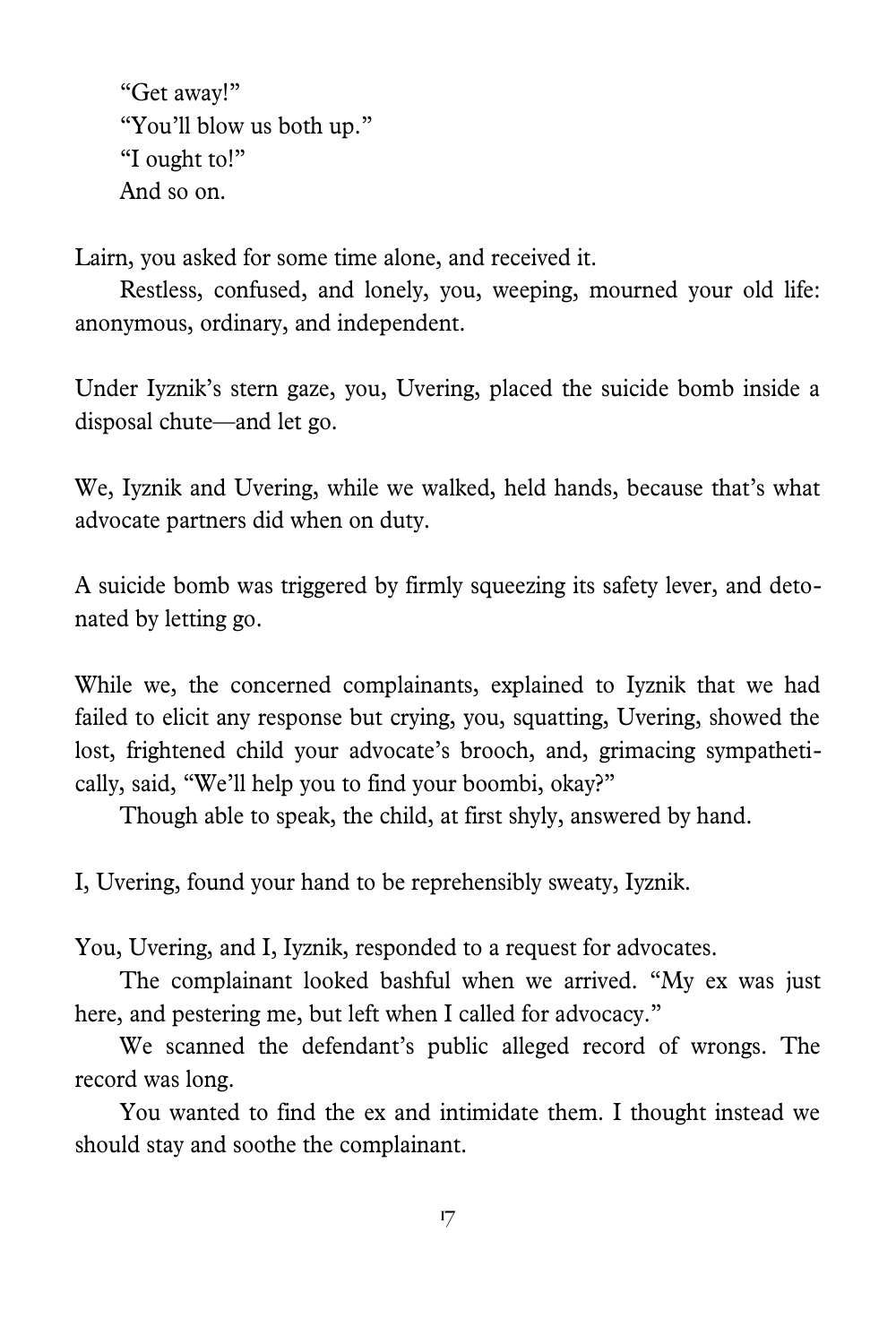When I, Iyznik, held your, Uvering's, hand, its warmth and its softness reconciled me a little to you.

"I'm staying," said Iyznik.

Uvering said, "I'm leaving," and made a move in the door's direction. You, Iyznik, flinched, but stayed put. I, Uvering, flinched, but exited.

Said the billboards downtown, 'Be Kindly,' and, 'Think of Others Before Yourself.'

We, Iyznik and Uvering, stood on either side of the door, each trembling with rage and shame.

You by hand, Iyznik, spoke my, Uvering's, name reprovingly.

Said the advocates' oath, 'An advocate never parts from their partner.'

You, Uvering, called your partner a shithead, shitheart, and shitheel.

We, Iyznik and Uvering, stayed awhile to soothe the complainant, eating their cake and drinking their punch.

Your, the defendant's, record of allegations included pestering; skulking; laughing unkindly; being ungrateful; teasing; insulting; littering; touching persons without permission; complaining; missing appointments; bullying; not returning things borrowed; sneering; and teaching children to swear.

I, Uvering, checked your foodcredit balance also. You'd finished positive only thirty of more than eight hundred weeks of adulthood.

"Idle, vicious, and antisocial," I judged.

I, Iyznik, enjoined compassion. "Remember, persons who bother others can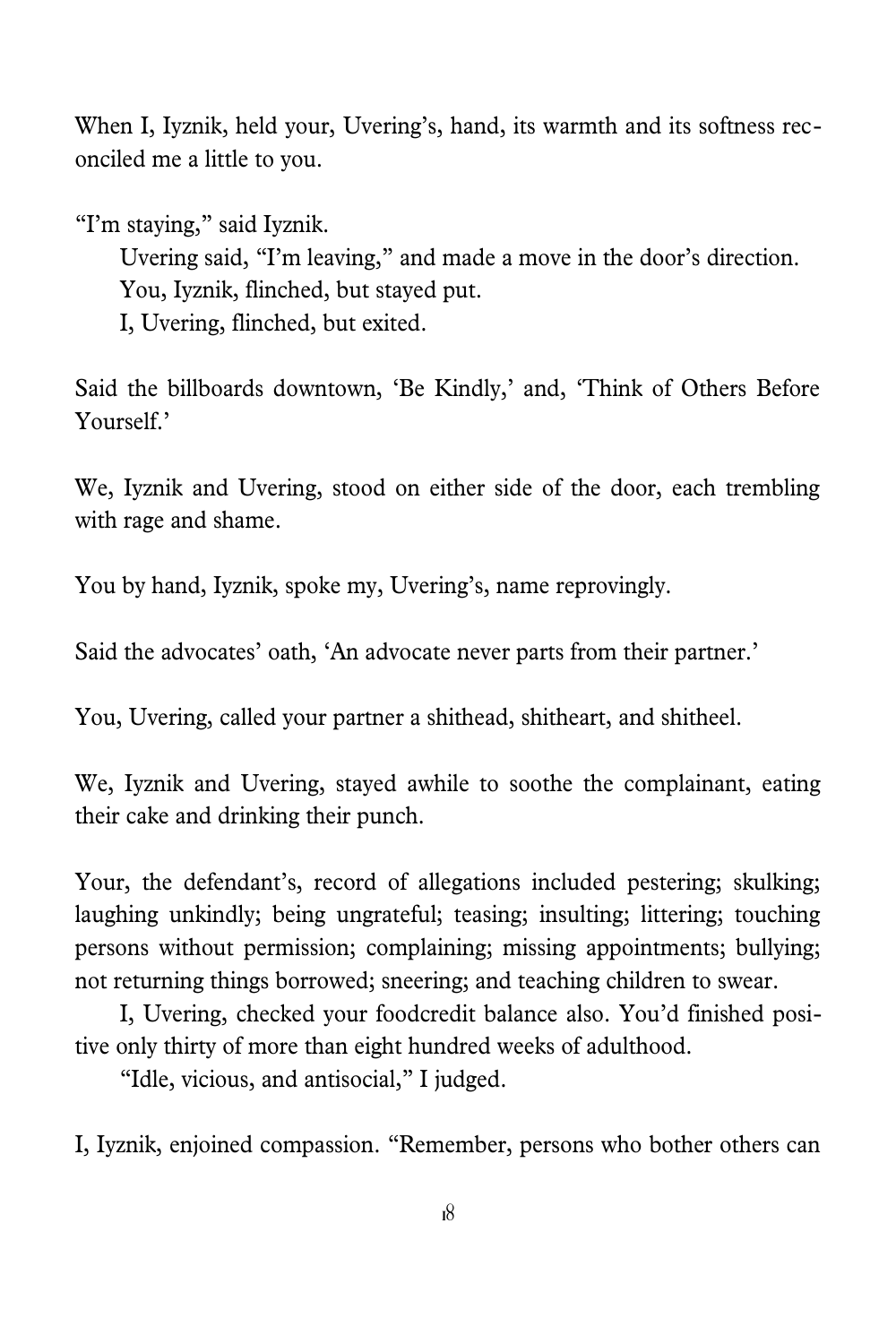hardly be very happy."

Uvering thought this truism noxious treacle, and said so.

Shtuli at breakfast said, "I'd be strangled rather than be a strangler." Odori said, "But we shouldn't pity the strangler, either." "Their family, though, must be mortified."

I, Iyznik, by book requested a meeting with the defendant. 'Nothing would please us more than to hear your side of the story.'

Came the defendant's answer: 'Get shat.'

Which, Uvering, made you angry.

You, Iyznik, wrote to your biological child (who now was sixteen, and possibly having babies themself!) a casual, reacquaintory note—not mentioning your impending, prospective parenthood yet.

Uvering, you were able, from information available in the public library, to deduce the defendant's whereabouts.

"We are going to visit them," you declared.

I, Iyznik, agreed reluctantly.

I, the defendant, idled at home unhappily, lonely, irritable, and bored.

To me, all the world seemed a chafing, comfortless, endless maze of perversely pointless malignity.

I, Iyznik, said, "Calm yourself." This enraged you, Uvering.

I, the defendant, answered the door, expecting some fresh affliction.

Two advocates on the threshold stood. I, disgusted, sighed, "What am I supposed to have done wrong now?"

You, Uvering, as you elbowed your way inside the defendant's room,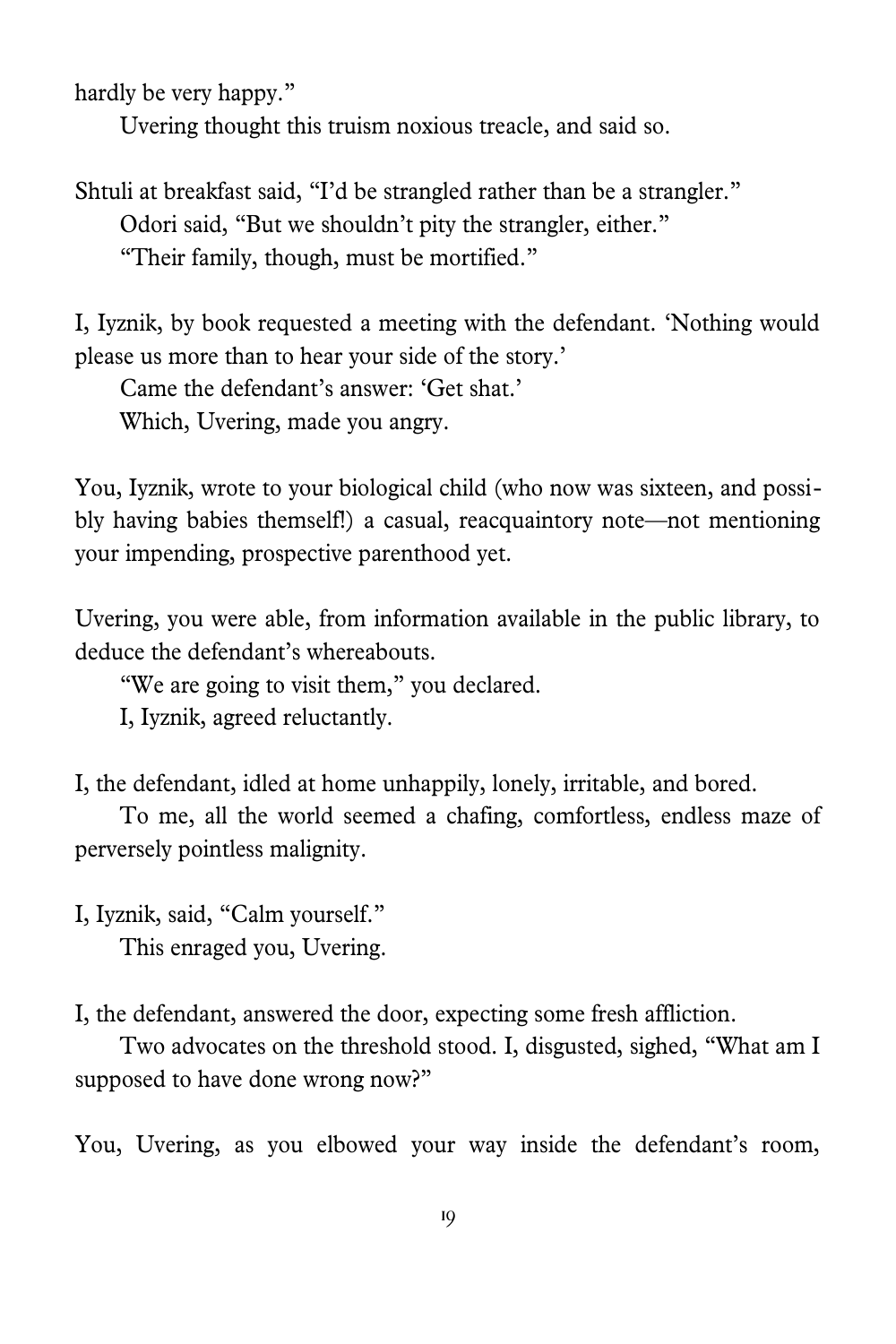warned them, "Speak by hand, child of cheats."

I, Iyznik, apologizingly followed.

It was, at that time, ignoble and antisocial to overlive.

You, Uvering, said, "I also can pester persons. It's easy."

I, the defendant, helplessly watched you touch my belongings, sit in my chairs, and sniff at my food contemptuously.

Marjoey, you stared at shelffuls of sugar longingly.

You, the defendant, pleaded with Iyznik, "Leave me alone."

"We'll leave you alone," said Uvering, "if you promise to leave alone the complainant."

Racked by dismay, you promised.

Exodi's snores were worryingly irregular, Kazhmi.

"Everyone hates me," sobbed the defendant. "No one can stand me. Even my face is pestersome to the persons I love."

I, Iyznik, comforted the defendant; you fleered at both of us, Uvering.

You, the strangler, at yet another new job, explained that the only time that you felt like strangling a child was when you were left alone with one.

"Well," your coworkers laughed uneasily, "since we never have children here, and you'll never anyway work alone, you'll do fine."

I, Iyznik, gave the defendant pamphlets on selfcontrol, selfrespect, and friendmaking.

You, Uvering, wrote an almost ungrudging note to your biological parent,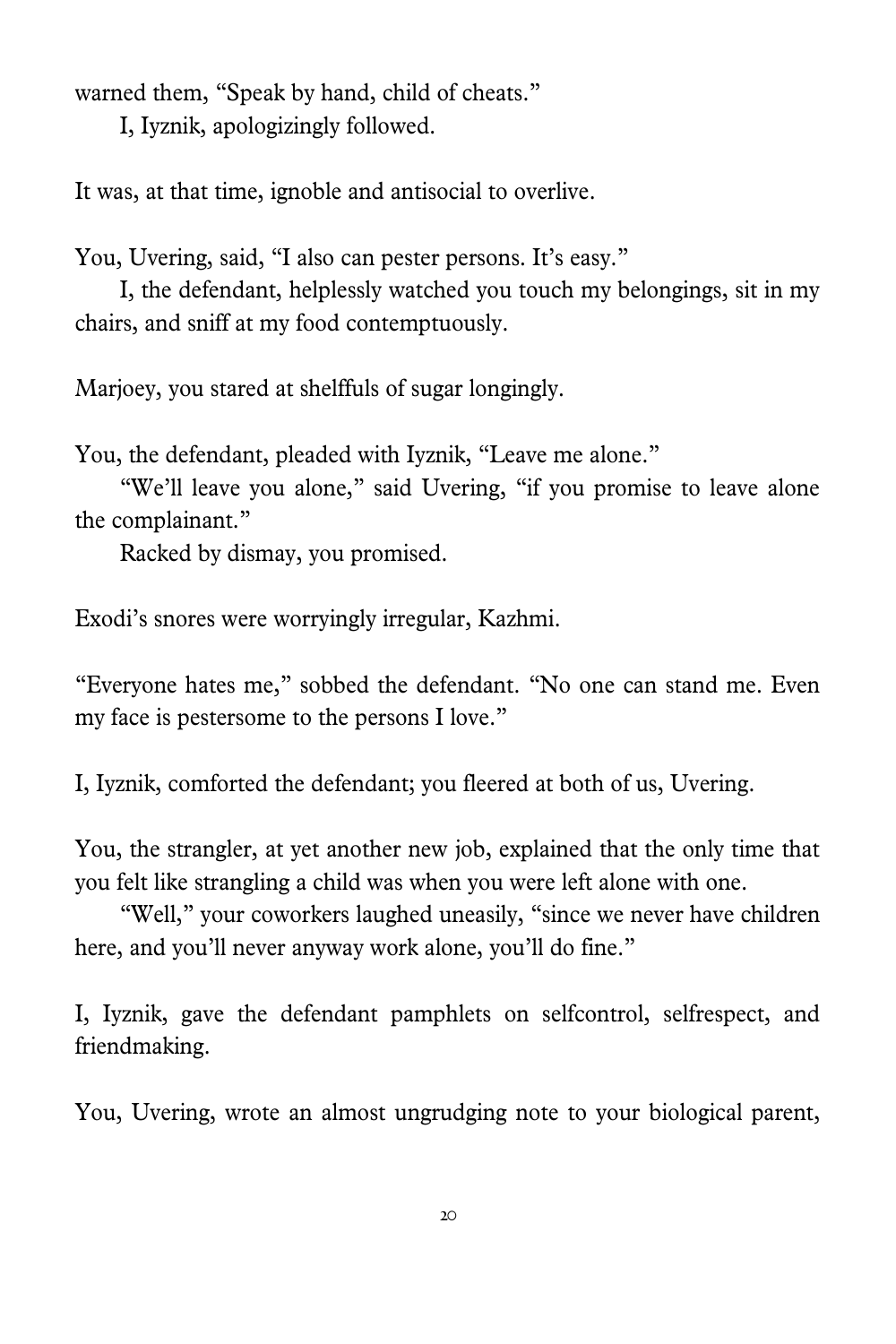thanking them for the mootablegift of life.

I, the defendant, racked by the thought that you, the complainant, loathed me, returned again to your house to try to explain myself, and to prove to you that I wasn't bad.

You refused to open the door or even acknowledge what I was saying calling instead immediately for advocacy.

"Perhaps we ought to let other advocates handle this one," I, Iyznik, rapidly walking backwards before a rapidly walking Uvering, said by hand.

That I, Iyznik, didn't trust you to keep your temper is what provoked you to lose it, Uvering.

The fact that your, the defendant's, ex, the complainant, hated you was what made you behave so hateably.

Mireez, you also, the day that you, as you claimed, were pushed down the stairs by Uvering, had been arguing through a door with your ex.

You, Uvering, pushing me, the defendant, threatened to punch my face if I didn't leave the complainant be, and to break my neck if I came again within throw of them.

I retreated abjectly.

The target of all your sorrow and spite had shifted that day, Mireez, from your ex to Uvering.

The ire you, Uvering, vented at the defendant drew from a well of wrathful resentment harbored towards Mireez for, by sitting dharna, defaming you.

Iyznik, you wrote a wellwishing note of thanks and congratulation to Lairn,

<span id="page-20-0"></span>*mootable*: open to discussion; debatable.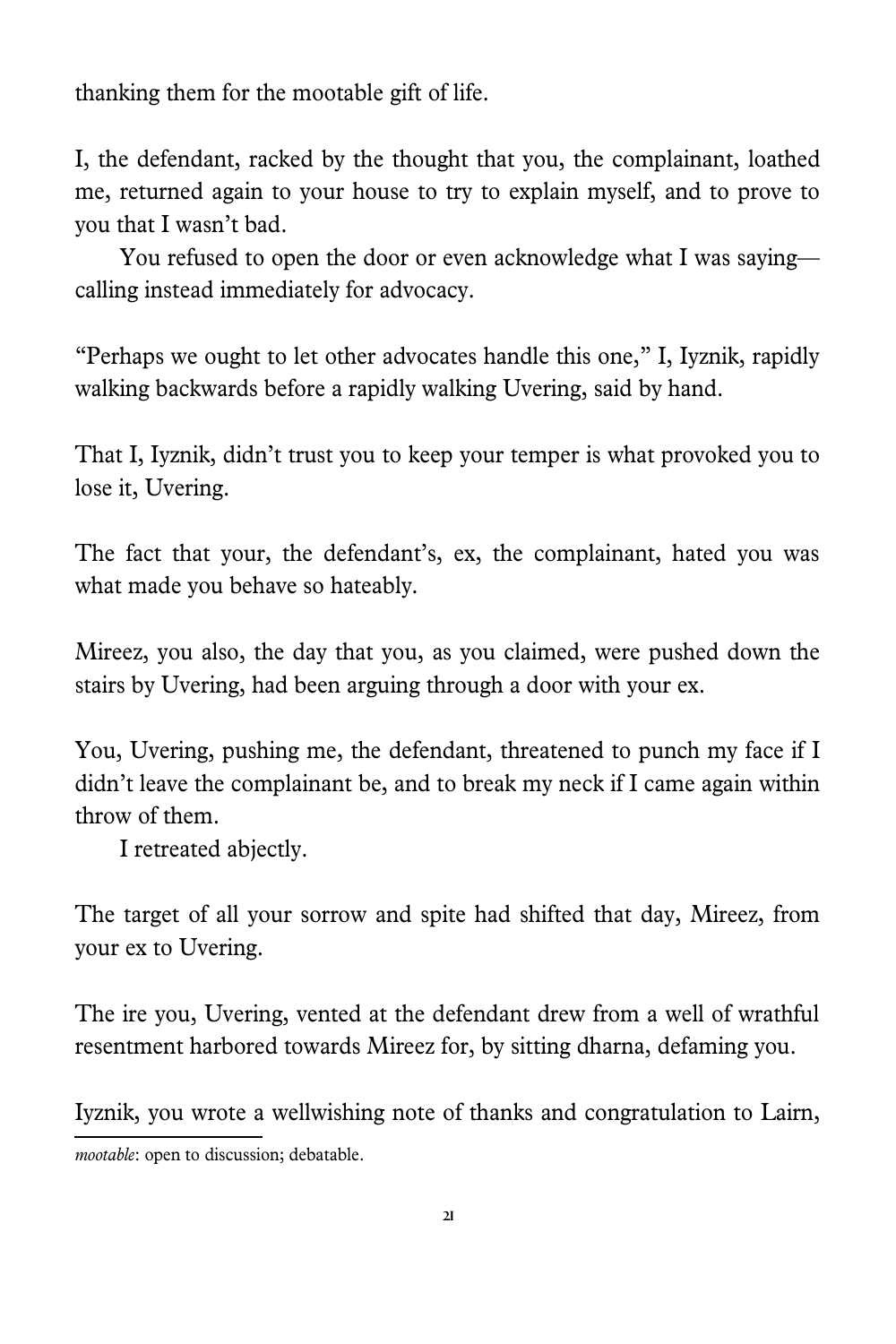the baby's progenitor in Remoteland.

Uvering, you'd admitted to having pushed me, Mireez, but claimed that I'd thrown myself down the stairs to make you look bad.

I, Lairn, the progenitor of your, Iyznik's, baby, received your chivalrou[s](#page-21-0) note, and chivalrously replied.

I, Iyznik, hadn't corroborated your story, Uvering. Having been at the crucial moment interrogating Mireez's ex on the other side of the door, I'd seen neither push nor fall. I, you felt, abandoning you, had broken my oath. You bore me a grudge for that.

After seasons of overhearing a parent's bullying, we, some scandalized neighbors, filed on the child's behalf a request for advocacy.

Many of those who bothered to read your side of the story, Uvering, felt that nevertheless an advocate shouldn't ever for any reason be pushing anyone. Others, advocates mostly, fervently disagreed, saying pushing sometimes was necessary—but wouldn't specify when or under what circumstances, instead preferring to trust the advocate's intuition and expertise. Such defenses only provoked more savage denunciations. Your public shelves were replete with them.

I, Iyznik, told the defendant, Motu, "We're here today to discuss a serious matter."

"You've been accused," you, Uvering, said, "of teasing, insulting, gaslighting, underestimating, manipulatively withholding affection from, and discrediting the emotions of your own child."

Seeming blandly amused, you, Motu, assured us, Iyznik and Uvering, that there must have been some mistake: "I dote on that little kid." Then you

<span id="page-21-0"></span>*chivalrous*: characterized by consideration and courtesy.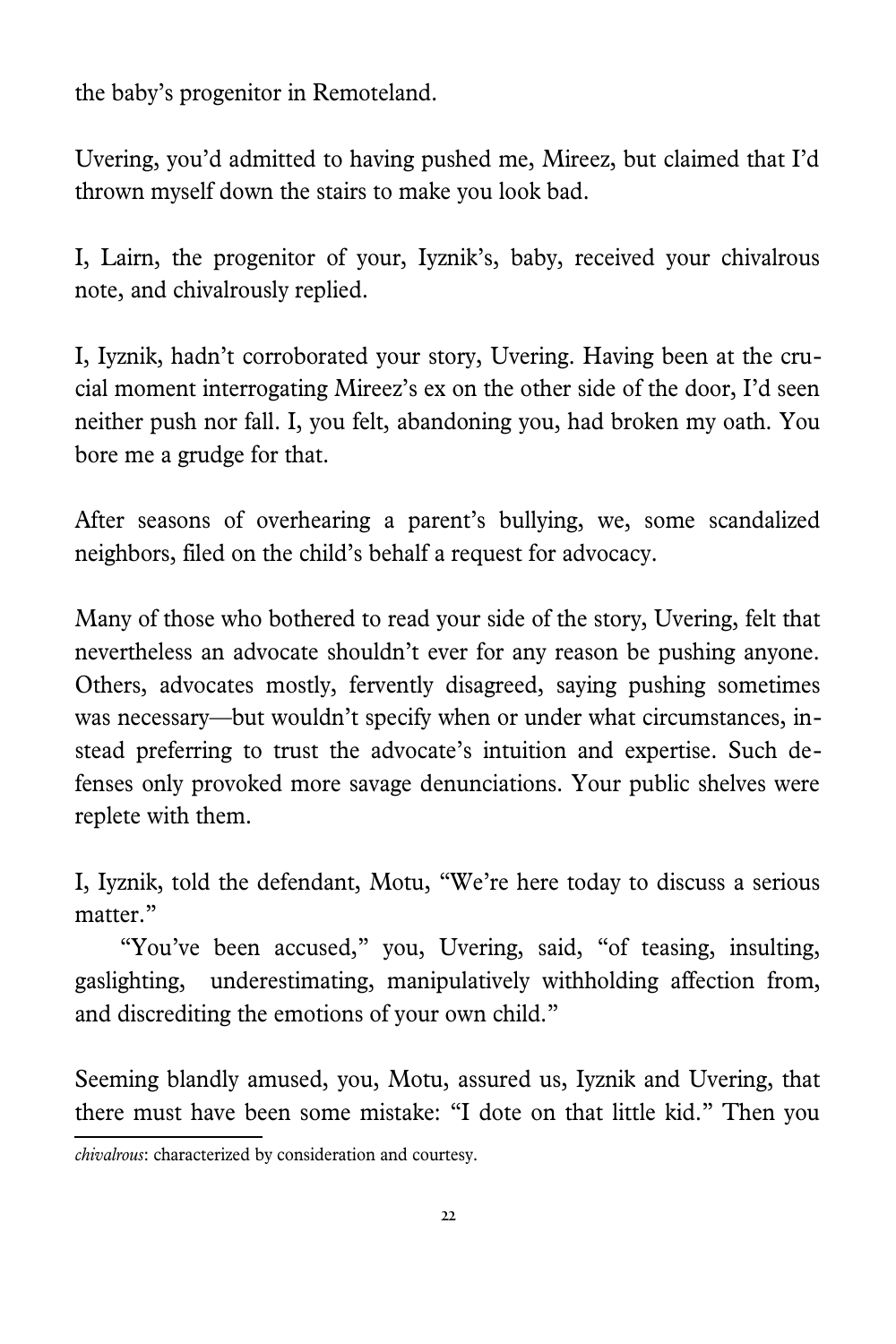turned and, in the same breath, vociferously berated that little kid for repining, dawdling, and getting dirty.

"Would you mind," asked Uvering, "if we talked to the child a minute?"

"Of course not," Motu said. "Hey! I told you to hurry up and get over here. There are persons waiting to talk to you. This is Sozu. Tell them how good a parent your boombi is—and for once, no lying!"

You, Motu, had been by bullying parents raised.

"Perhaps we could talk to Sozu alone?"

Asked Motu, "What for?"

Said Uvering, "Children sometimes are shy with parents around."

"Not this one! I can't get this one to quiet down to save lives. Huh, Sozu?"

I, Sozu, downcast, said nothing.

"Now you're just acting perfect to make me look like a liar—one of your favorite games! Well, I've had enough of it. Tell the advocates what I told you to tell them, now!"

I, Sozu, your, Motu's, child, was afraid of you—and dependent utterly on you.

You, Motu, before becoming yourself a parent, had never tasted prepotency[.](#page-22-0) Now you battened on it—and loathed yourself for your gluttony. That selfloathing, too, was on Sozu vented.

I, Sozu, swallowing sobs, denied that my boombi bullied me.

You were satisfied, Iyznik.

Uvering wasn't.

<span id="page-22-0"></span>*repine*: to feel or express discontent; to fret, grumble, or complain. *prepotency*: the condition of being more powerful than others.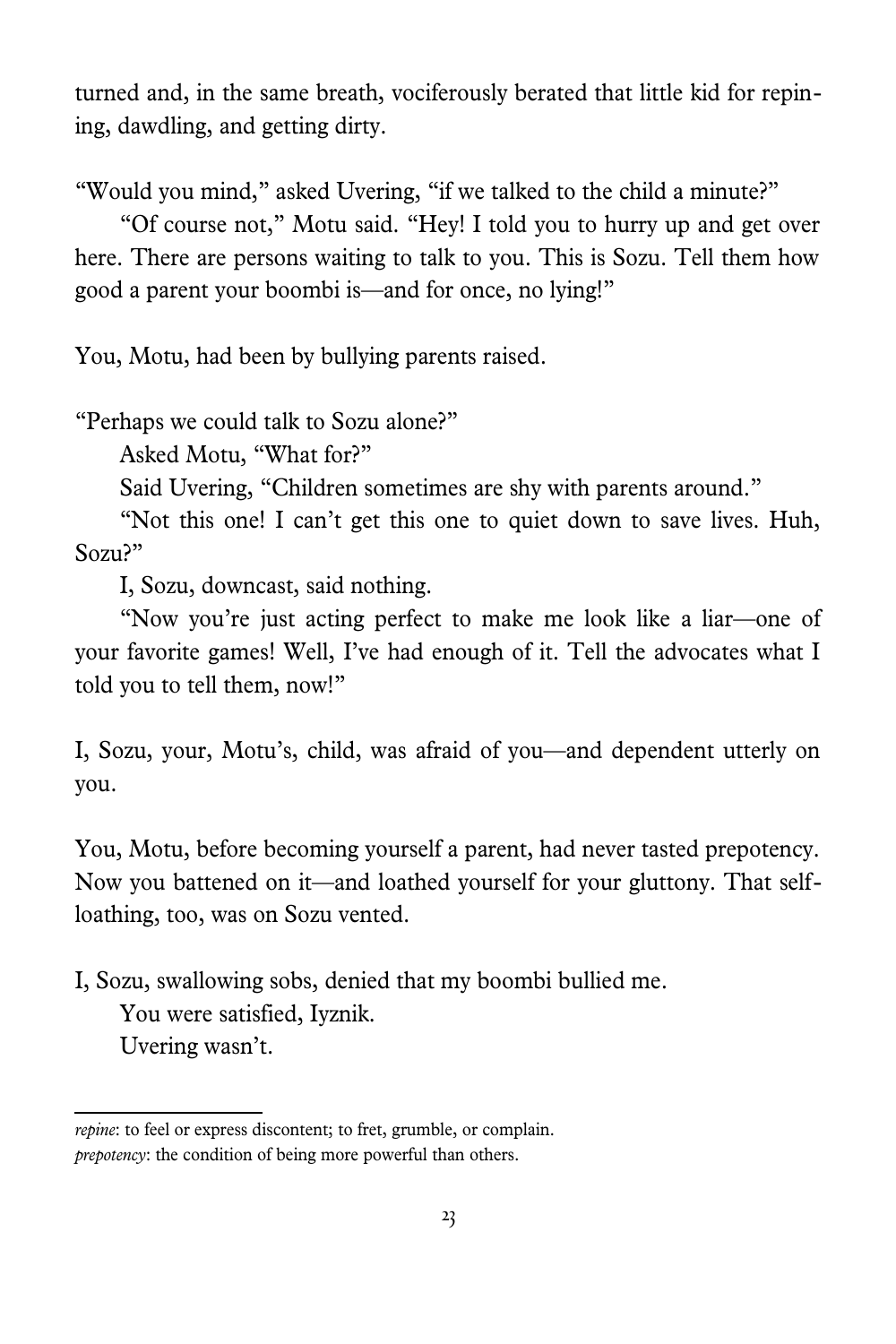Uvering, you and Iyznik interrogated my, Sozu's, teachers, of whom a number admitted gravely to having noticed my melancholic distractability.

You, who every day badly wanted to strangle everyone, never did.

Iyznik, you helped me, Uvering, interview the complainant neighbors, of whom a few under open oath were, if need be, willing to swear to Motu's abuse of Sozu.

You, who every day badly wanted to strangle everyone, wished dismemberment on the strangler.

Uvering, you and Iyznik brought several advocate pairs and upbringing experts with you next day to Motu's and Sozu's house.

"What's all this?"

You gently explained, "A parenting intervention."

After all, Iyznik, every citizen had to help raise tomorrow's citizens.

"Don't I have any choice?" asked Motu.

"Not really," Uvering said. "Alternatively, I publish the allegations and let the public decide."

An upbringing expert held out a pamphlet luringly.

Motu, grimacing, snatched it.

You, who every day badly wanted to strangle everyone, craved to strangle the strangler.

"So, let's suppose," an upbringing expert said, "you begin experiencing somatic concomitants of the anger cycle. What now?"

" "Acknowledge," " you, Motu, voice hoarse with repetition, replied by rote.

"That's correct. And then what?"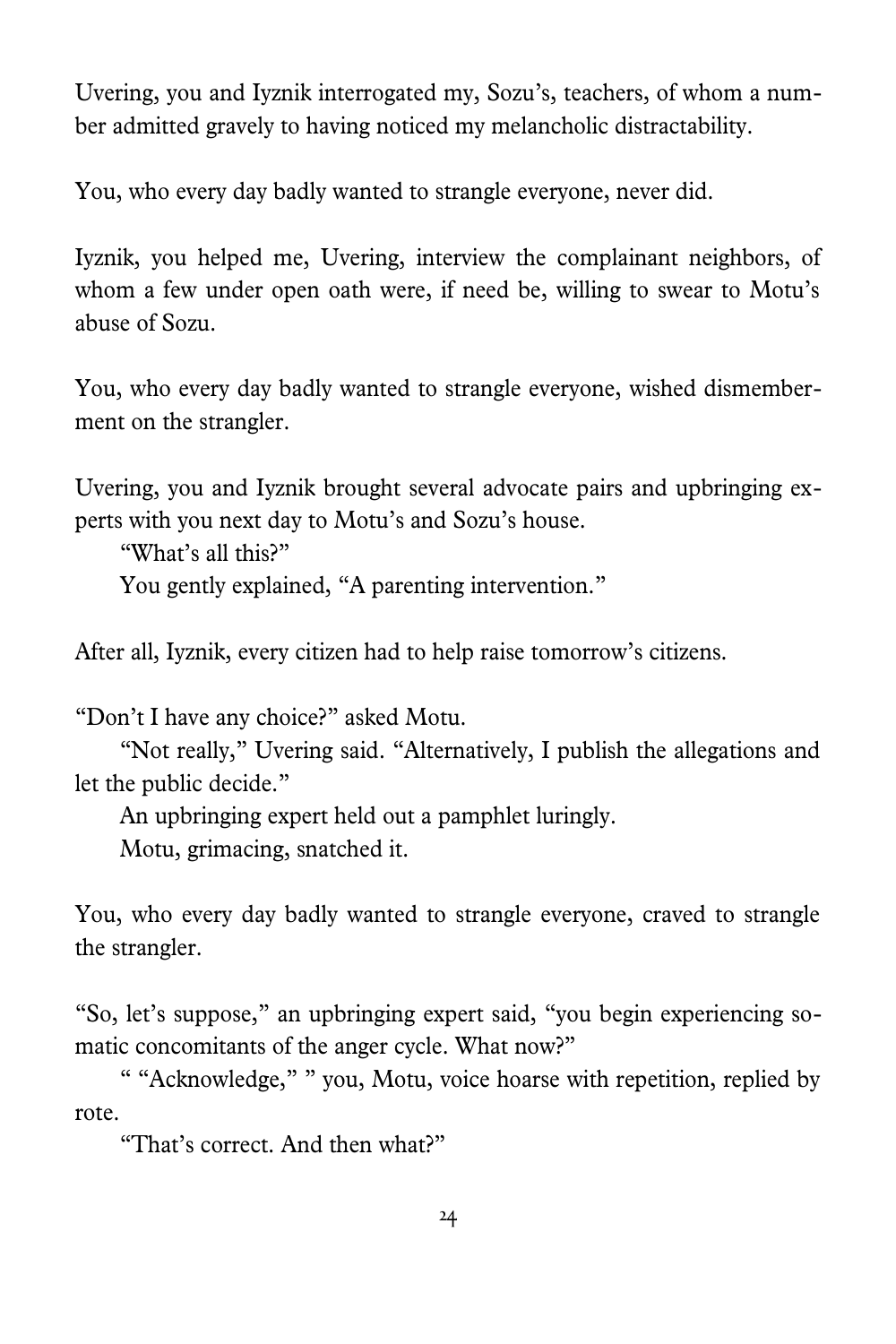" "Negotiate." " "Using what?" "My breathing." "Because?" " "The body is better bargained with by the body itself." " I, Uvering, said, "I find this to be the usefullest part."

We, closing our eyes, all took a deep breath together, then let it easefully out.

You, the defendant, swaggered about the crowded carousal parlor in elbow rowels, luxuriating in how much berth you were given.

Suddenly you were seized by two advocates who rebuked you sternly and confiscated your rowels.

"Someone," said Iyznik, "might have been hurt."

At the end of the week, I, Motu, embraced you, Uvering, gratefully.

"We'll drop by to see how you're doing often," you promised.

Uvering, in your publicly shelved report of alleged wrongdoing, you described the defendant's actions as 'vile,' 'depraved,' and 'flagitious.'

I, Iyznik, consequently felt obligated to minimize and to mitigate the offense.

The climactic scenes of a famous play were that afternoon being staged downtown on location. Uvering, you and Iyznik patrolled unwarrantedly the wellbehaved crowd assembled round city hall.

There emerged two beautiful actors, arguing eloquently and volubly by both voice and hand. They descended fleetly the marble perron and strode away through the passage formed by the persons ranged on each side.

Uncraning your neck, unbating your breath, you, satisfied, smiled.

Then, frowning again already because you didn't like crowds, you said, "Can we go now?"

*flagitious*: extremely wicked.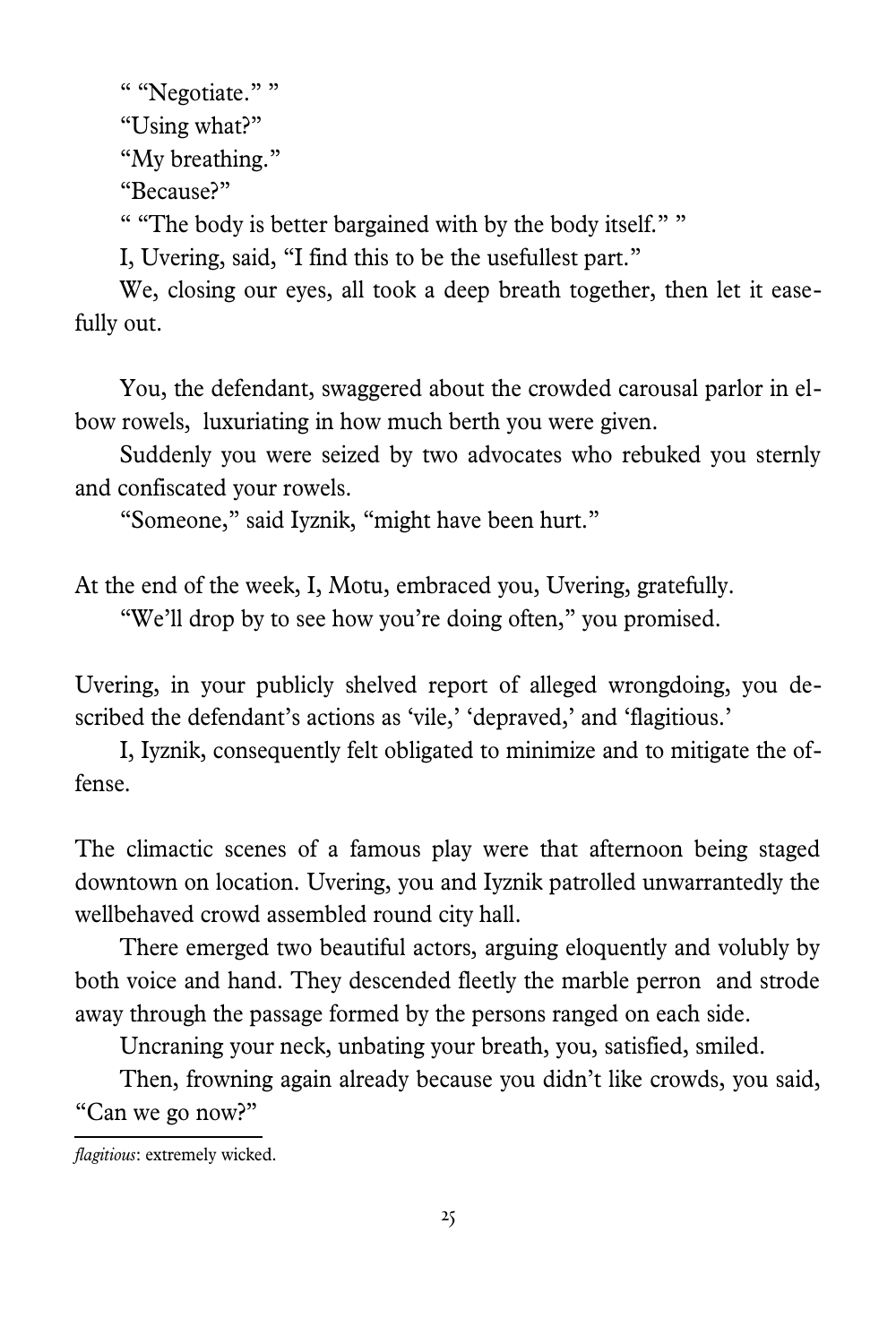Closing your eyes, you, Uvering, filled and emptied your lungs.

I, who every day badly wanted to strangle everyone, threw my lunch at the strangler's housefront.

You warned me not to continue, Uvering.

"Stranglers ought to be killed!," I angrily shouted. "Letting them live puts children in danger!"

Reading my lips, you told me that there was little if any danger as long as stranglers were closely watched. "If you're really worried, then volunteer for a shift. The night ones are underpopular in particular."

 $"Oh?"$ 

The day passed without a single request for advocacy. We, Iyznik and Uvering, were dissatisfied.

I, who every day badly wanted to strangle everyone, skulking midnightl[y](#page-25-0) past the house of the strangler, sometimes discovered no one on watch.

"Your uniform's filthy," Uvering said, removing a smutch from Iyznik's lapel.

Said Iyznik, "Most thanks." "You make us look unprofessional."

The defendant countercomplained.

"I forgot to announce," you, Iyznik, that night at supper announced, "I've made up my mind."

Your smile of uneasy, hopeful decisiveness said the rest.

We leapt to our feet and, gathering round you, hoisted you by the armpits aloft; we circled the table, staggering, laughing, tickling your feet, and singing the Ode to Parents of Infants thrice.

<span id="page-25-0"></span>*midnightly*: every midnight.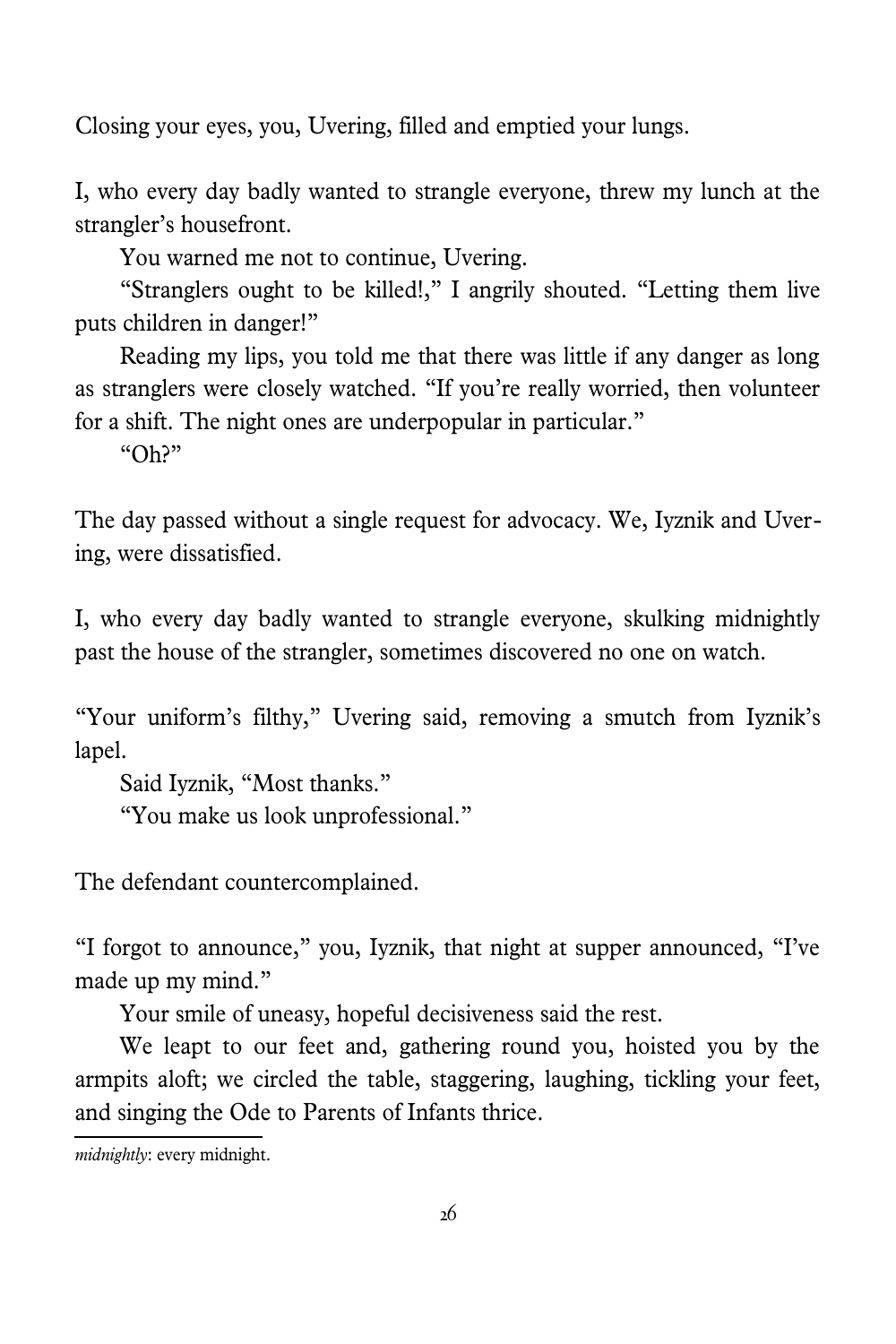You hated pregnancy, Lairn; you hated the stupid baby.

This made you feel like a monster. Searching the public library, though, you found with relief that thousands of biological parents felt the same way.

"Are you really finally sure?" you, Uvering, asked me, Iyznik. "Or are you going to change your mind?"

"With your help," I said, "I intend to bring up this bloody baby impeccably."

I outheld my elbow for you to clasp, which you, sighing meltingly, did.

One clement morning downtown, a car, parked and empty, suddenly started honking its horn repeatedly.

Persons passing by stopped and, dumbfounded, stared, while others emerged from doorways or craned round corners to see the cause of the din. The windows that lined the boulevard soon were crowded with faces puzzled or angry. Farther away, the noise, though perceived but dimly, aroused sensations of angst, resentment, dismay, and generalized dysphoria. Altogether, the happiness of a thousand persons was negatively affected.

Your bicycle wasn't where you had left it.

Someone had moved it, maybe? You looked around at the other racks, but it wasn't there to be seen.

Your groceries' weight seemed suddenly greater.

Asked Iyznik, shouting, "Are you in charge of this car today?"

The defendant nodded. "And every other day too. I own it; it's mine. It's beautiful, ain't it?"

"No. It's defective. Can't you turn off that damnable honking? Please?" Unaffected, Uvering chuckled.

The grocery storehouse manager was bemused. "There's a warehouse filled with unridden bicycles not two throws from here."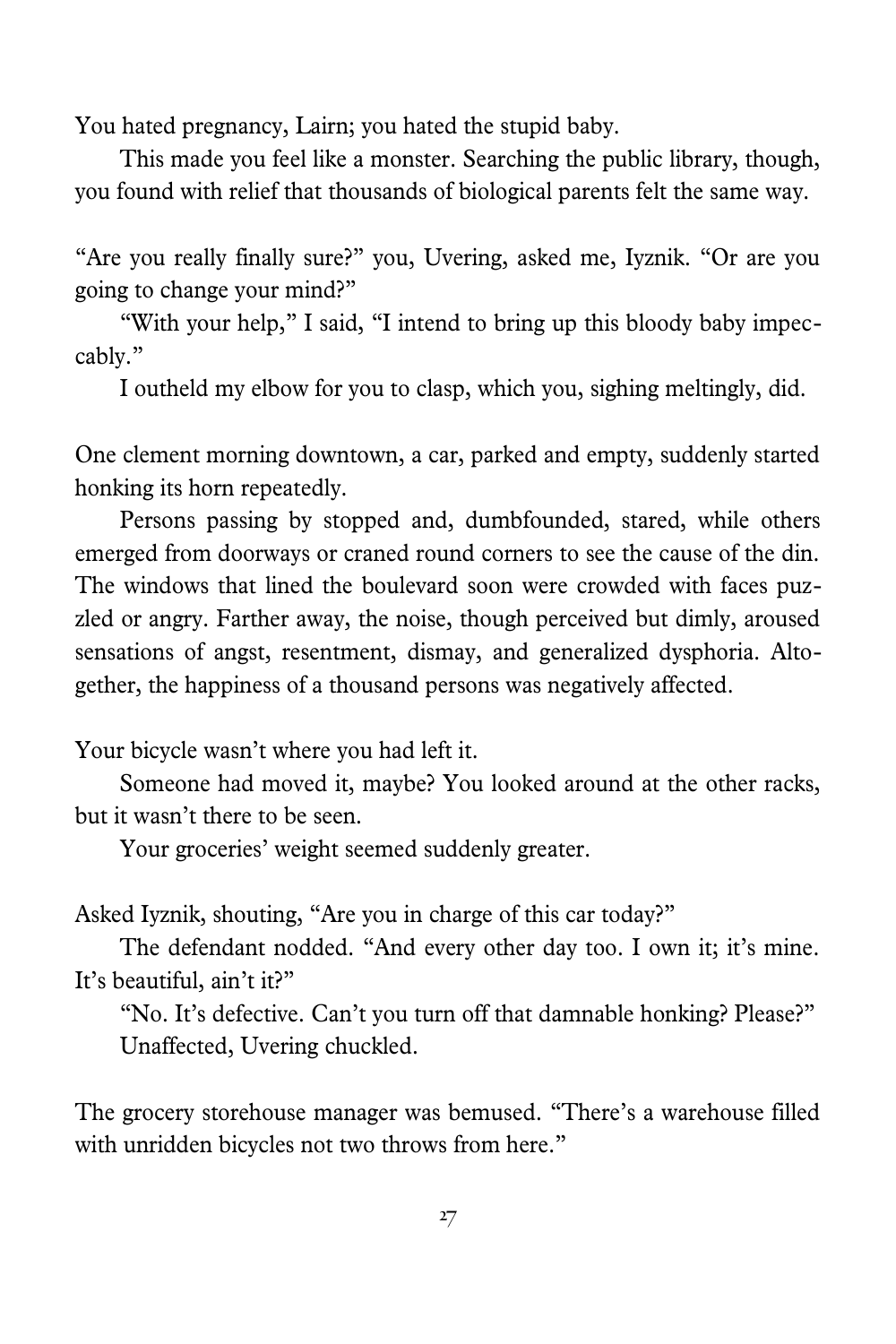"That," the defendant grinned, "is my car's protection. Should any lowlife so much as finger a door or window, their touch will trip the alarm. This honking alerts me instantly—while deterring the wouldbe thief as well!"

Hands cupped over your ears, you, Iyznik, cried, "Turn it off!"

The defendant did so. "Ingenious, ain't it? My partner owns the design. Do either of you have cars?"

You hated to leave the spot whence your bicycle had gone missing. Someone had only borrowed it, surely; surely, they'd soon return it.

"There must've been an emergency," you supposed. But why then take yours, and not one of those nearby in the Share A Bicycle rack?

You, Iyznik, quivered with stifled rage. "You intend to sell that obnoxious nuisance for gold?"

"That's right!" The defendant savored the thought. "We're planning to manufacture these "antitheft systems," as we call them, in factories by the thousand."

You booked to your spouse, 'I think that my bike's been stolen.'

'What?! Why?!'

You couldn't imagine why, and you laughed aloud at the sheer absurdity. But a catch in your laugh betrayed your dismay.

The local bad news reported that I, the strangler, had been attacked in the night outside my own home, but safely was now recovering in a sickhouse.

Although the violence was execrated, some wondered what I'd been doing out in the street so late, and unwatched.

The clerk at the warehouse urged you, whose bike was missing, to register a complaint. "We mustn't let thieves run round stealing bikes."

A thief! Were there really thieves? Were there really persons who thieve? The cynical clerk was sure of it.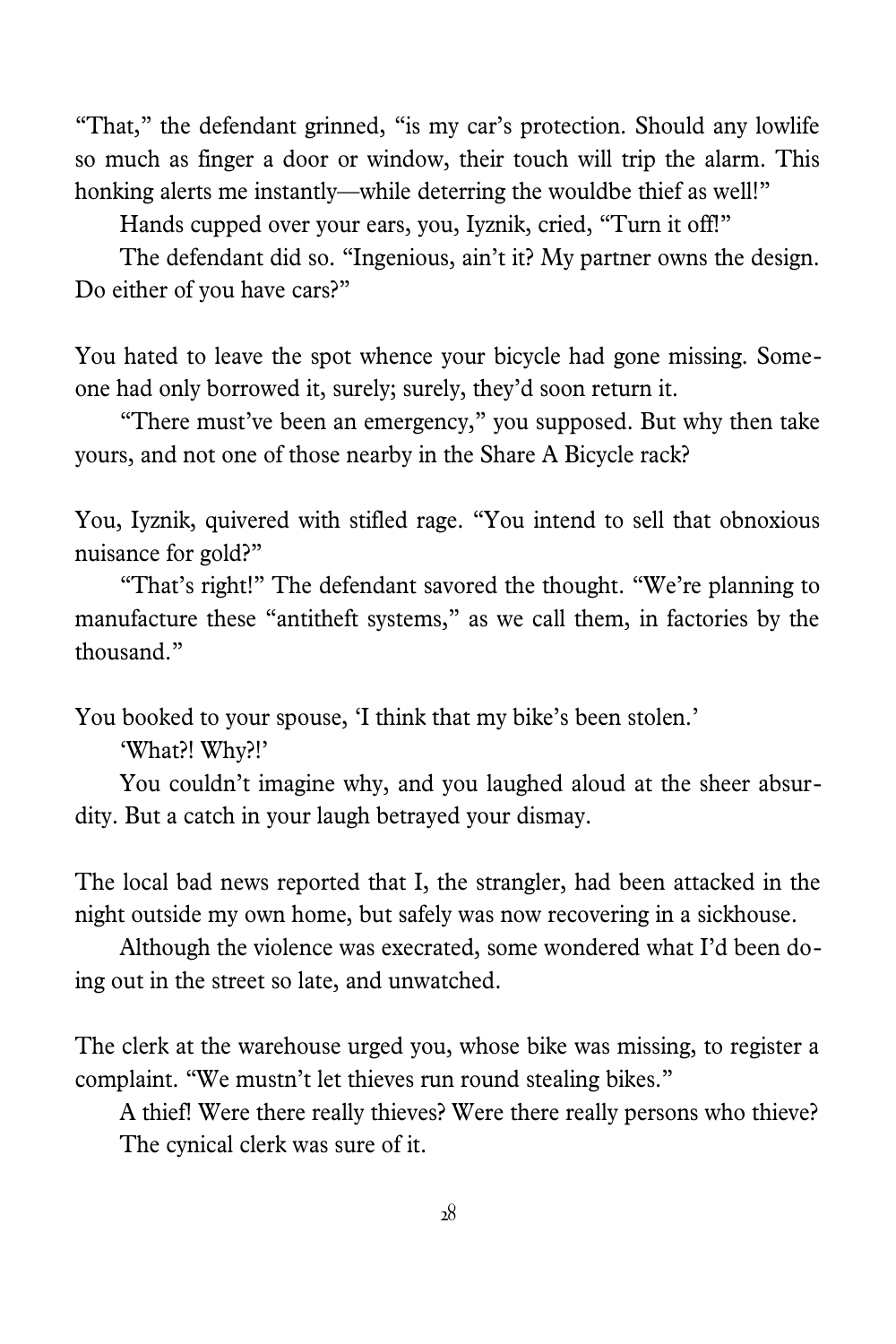Uvering, smirking, placed a reproving hand on your shoulder, Iyznik. "Well, after all, the important thing is that no one here has been hurt. Right, partner?"

Said Uvering, "Why would anyone steal your junky old bicycle?"

The complainant shrugged.

"There's a warehouse just down the street that's filled with new bikes." "It puzzles me too."

You'd live with the pain, you'd live as the pain, for life was, however painful, worth living, Exodi.

"Can you describe your bicycle?," Iyznik asked. "Was it special? Somehow unique?"

"I'd painted it pink and red. And the seat was cushioned to ease the pain in my back: I suffer from chronic back pain."

You, Uvering, made a honking noise. "Small surprise that someone resolved to steal it, then!—standing out as it did like pox on a snowbank."

Iyznik, you said my, Uvering's, name reprovingly.

Meanwhile, the thief, on bicycle, huffing, crested a hill, and, whooping, sailed down the slope.

Often, Uvering, you were glad to be deaf, and proud of your differentness.

Because thieves are rarer than swimming kangaroos, I, the writer, will give the bicycle thief no more of this story's space.

You, Iyznik, wrote in Pamoj's memorybook that lately requests for advocacy came frequentlier and frequentlier from goldworkers.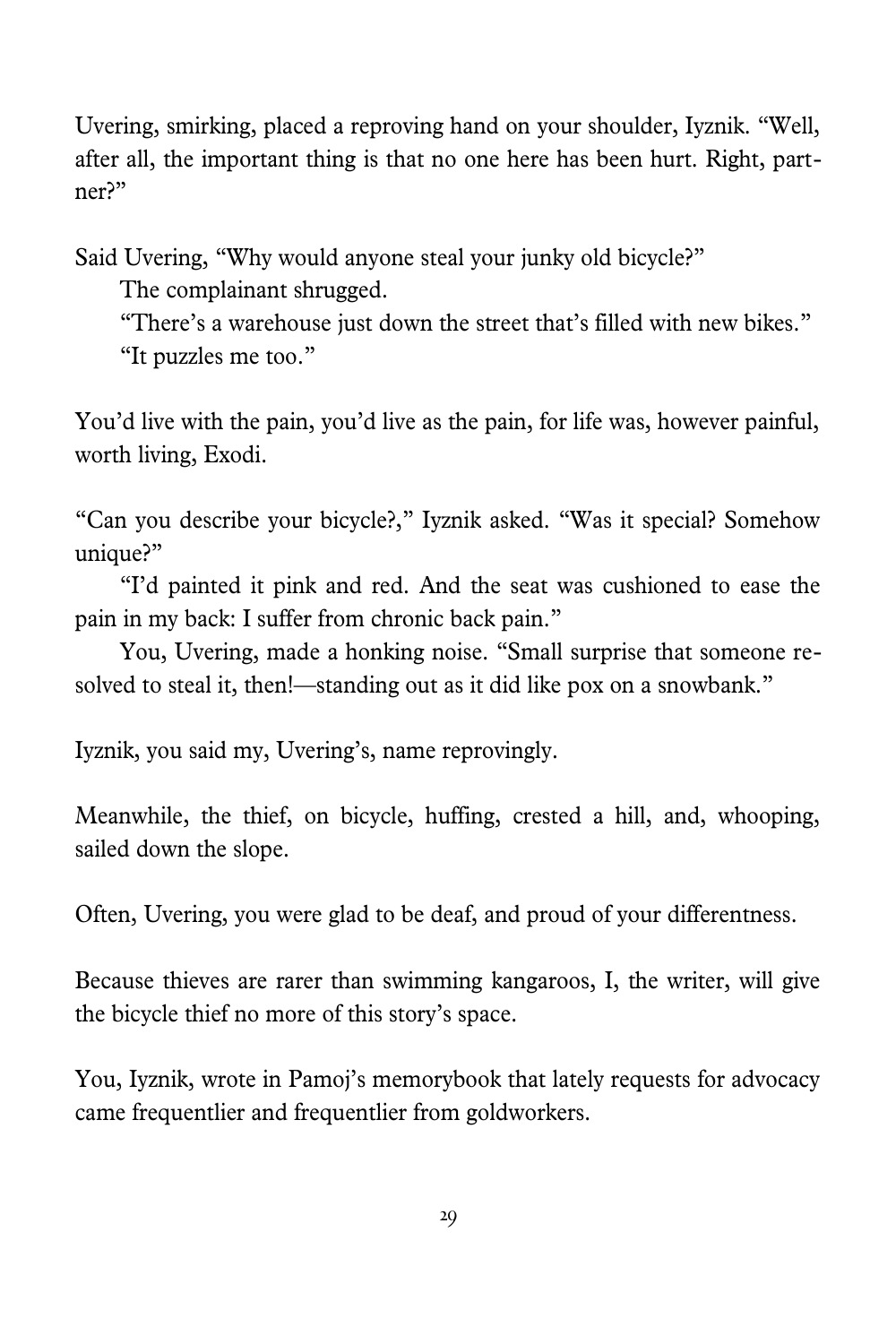Mireez sat dharna, and watched the trees shed their leaves.

'Some useless oldperson ought to suicidebomb the strangler to death,' opined a presumptive youngperson.

Sometimes, to get an hour to yourself, you, Iyznik, would waken early and slip upstairs to the rooftop garden, and there, in privacy, watch your mind, like the sky, take light.

I, Uvering, started looking at babies, toddlers, and children scrutinously, imagining they looked sad, soiled, and underloved.

For a while, although there were many volunteer watchers watching the strangler's house round the clock, there also were many protesters, shaking placards and crying shame upon strangler, watchers, and one another; so, many advocates, too, were needed to keep an eye on the throng.

I, Uvering, hated crowds, though; so I and you, Iyznik, stayed away.

I, the strangler, appreciated the crowd that followed me everywhere—for I feared, since being attacked, aloneness.

To get a moment alone, you, Uvering, sometimes lingered beyond necessity on the toilet.

Niceties being onerous, persons tend to see other persons as either villains or heroes.

Stranglers are even rarer than thieves. Forgive my, the storyteller's, undue attention to this one.

"What," I, Iyznik, said, "would you like us to do, exactly?"

"Discover who is to blame and publicly shame them!" cried the complainant.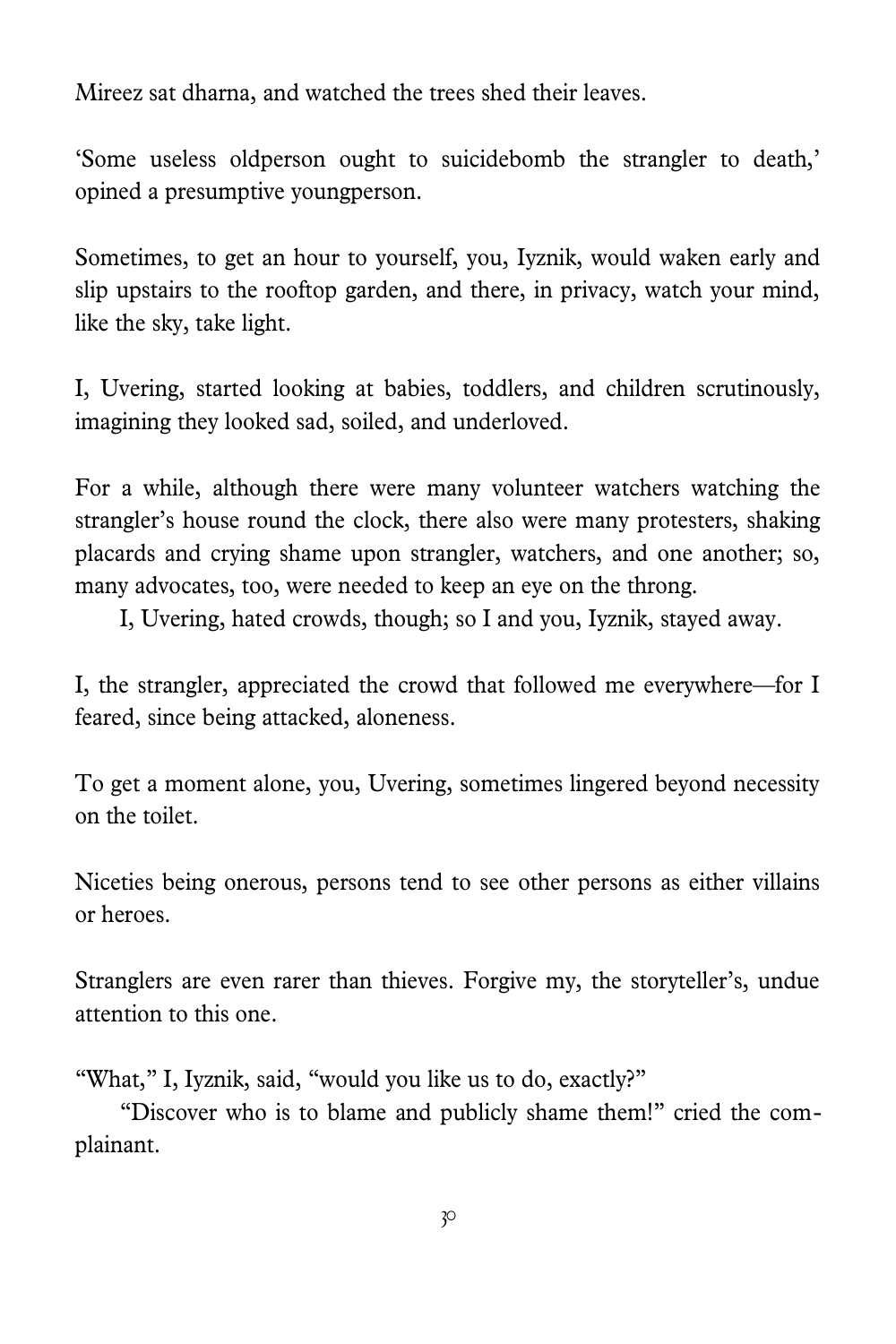Uvering said, "That sentiment ought to shame you."

The crowd outside my, the strangler's, door, to my consternation, grew nightly smaller.

I'd have to do something soon.

Coming straightaway from the teleportation station, I, Uvering, and you, Iyznik, laden with presents, knocked upon Lairn's door gently, and gently entered the room.

Without knowing why, Lairn burst into sobs.

I, Kazhmi, called through the door.

Uvering, you and Iyznik showed Lairn some drawings of where you lived, and with whom.

Tearfully beaming, Lairn, you thanked everybody for everything.

You, Iyznik, chaptermeal read a novel to Lairn—and also to me, your baby unborn.

"Would everyone please just leave me alone!" howled Lairn.

In whispers, Uvering, you and Iyznik, and we, Lairn's family and friends, reminded each other soothingly that emotional volatility was, among all young biological parents, perfectly natural.

To kill time, we, Iyznik and Uvering, through the wintry streets of Remoteland wearily trudged.

You, Lairn, were in pain.

*chaptermeal*: chapter by chapter.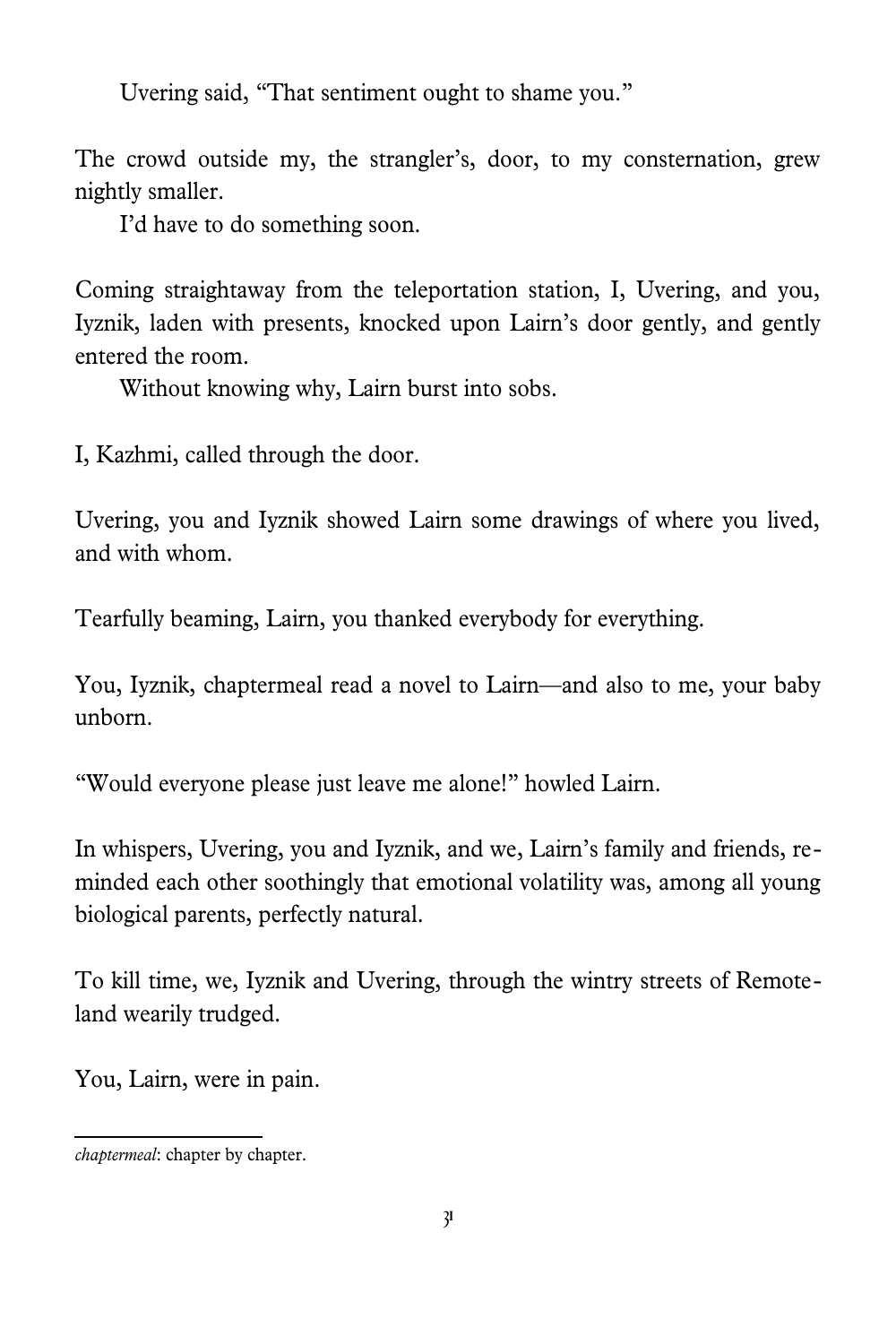Exodi didn't answer.

Iyznik and Uvering and your friends and family, Lairn, sang the Psalm for Successful Childbirth.

"Shut up shut up shut up shut up shut up!" you shrieked.

Efficient, precise, and nimble, the nurses heartened and helped you, Lairn.

Uvering, you received from your boombi Kazhmi a note announcing your boombi Exodi's death.

I, the baby, drew breath to scream.

A child placed its tender neck in the strangler's hands.

Uvering, you, not wanting to miss the funeral, teleported back home alone, while I, Iyznik, slowlier with the baby returned by airbus.

You, Uvering, sipped the soup of your boombi's bones.

I, Iyznik, stared at the baby's sleepwrinkled face for hours.

You, Uvering, held the baby.

You held up various objects, Iyznik, so that the baby could see them, each for the first time ever.

You, holding the baby, Uvering, coughed, congested with love.

In desperation, I, Iyznik, dandled the screaming baby.

Uvering, even when in the babypark it was you who cradled the baby, everyone seemed intuitively to know who the parent was, and bestowed on Iyznik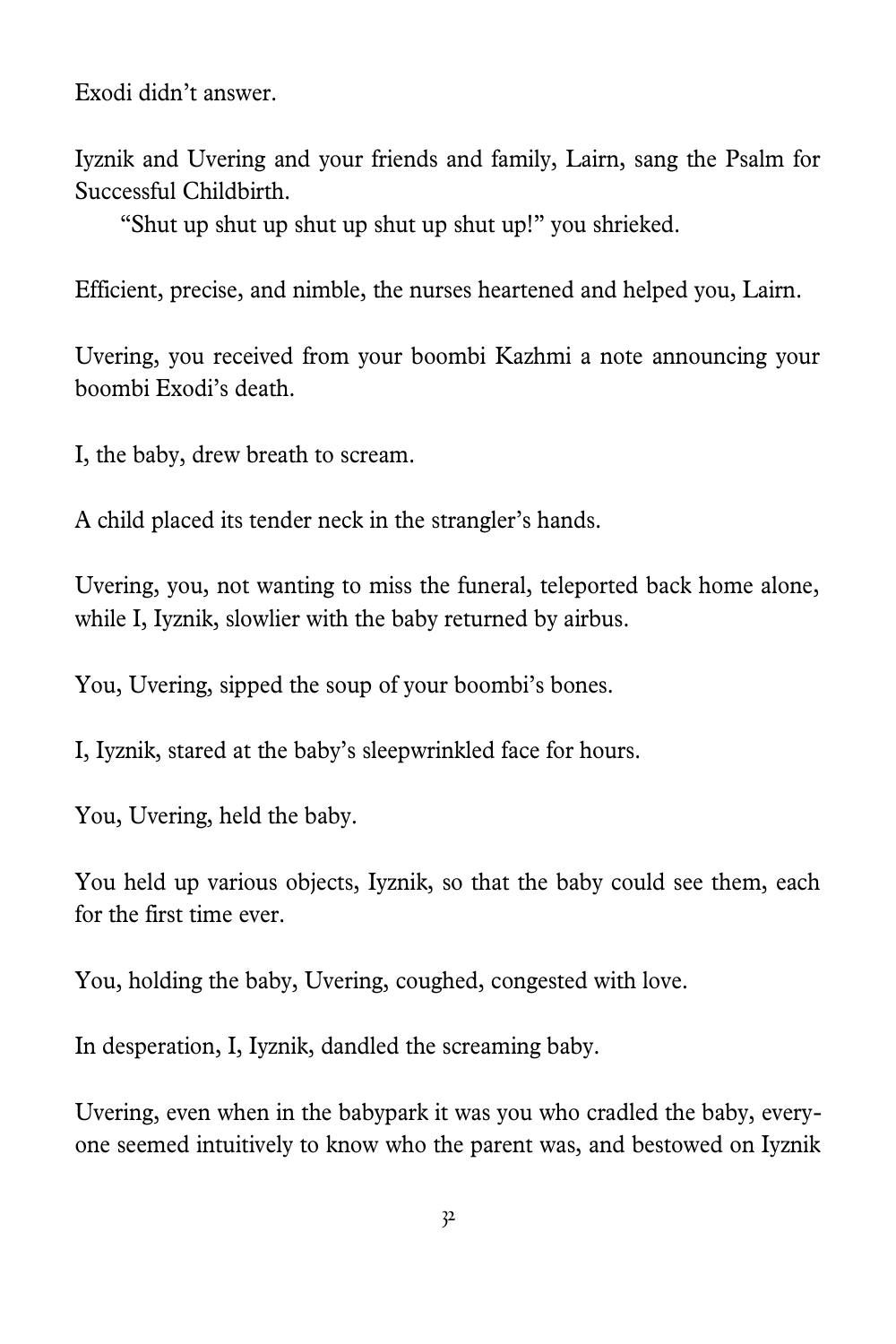their questions, praise, and advice.

"I'm sad that Grambi is dead," Marjoey, you said, "but happy that there's a baby!"

Uvering, at the sight of the baby tremulously asleep in its bassinet, you were overcome with protective rage at the foolish, dangerous, vicious world.

Iyznik, you watched, enrapt, as the baby guzzled its pabulum.

For two days, you, Uvering, brooded, speaking to no one, paying to nothing any attention.

Iyznik was worried.

You, Uvering, felt that Exodi's death had paid, in a way, in part, for the baby's birth.

That the baby already knew how to yawn astonished you, Iyznik.

Uvering, you were angry at Exodi—both for having died, and for having done so in such an utterly useless way.

The baby wakened you early, Iyznik; but Uvering was already up. From the kitchen, clamor and odors came.

You, Uvering, waved me, Iyznik, away. "I'm trying to bake a cake of conciliation."

I'd never known you to act conciliatorily. "But for whom?"

Ignoring me, concentrating, you sifted sugar and cocoa powder together.

Marjoey, seeing the sugar, offered to help.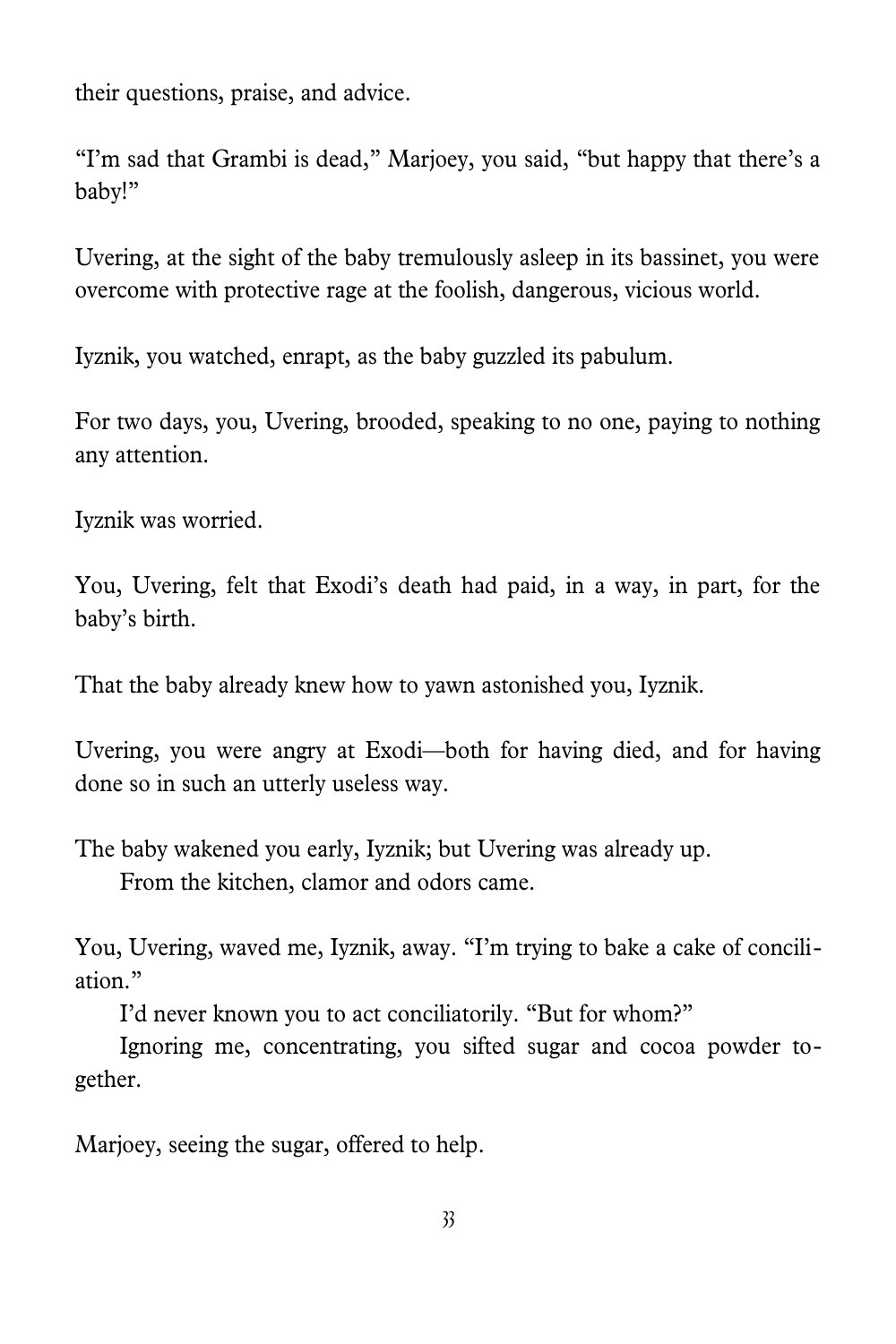The cake emerged from the oven, gleaming and plump. Meticulously, you, Uvering, transferred it to a cooling rack.

Loneliness hurts because there is love.

You frosted the cake and topped it with sprinkles, jujubes, and fruitdrops, Uvering. Finally, you allowed Marjoey to lick the spatulas clean.

The pavement sizzled with sunshine.

Uvering, ceremoniously you carried the cake outside to the frontdoor porch where Mireez for months had been sitting dharna—but was no longer.

The billboards said, 'Shame on Thieves.'

Uvering, you and Iyznik found me, Mireez, in a sickhouse, lying abed, surrounded by friends and family.

"I've come," you said, "to apologize. It was wrong to push you. I'm sorry."

Woozy with malnutrition, I clasped your head and forgave you.

Everyone, grinning weepily, ate a piece of the undernourishing cake.

Lairn, you went for a grueling backcountry hike, alone with your lissome, sunheated body.

The clerk at the storehouse asked what you planned to use it for, Uvering. You said, "Suicide." "May my book identify you?"

You gave your permission.

By the baby, Iyznik was wakened early; but Uvering was already gone.